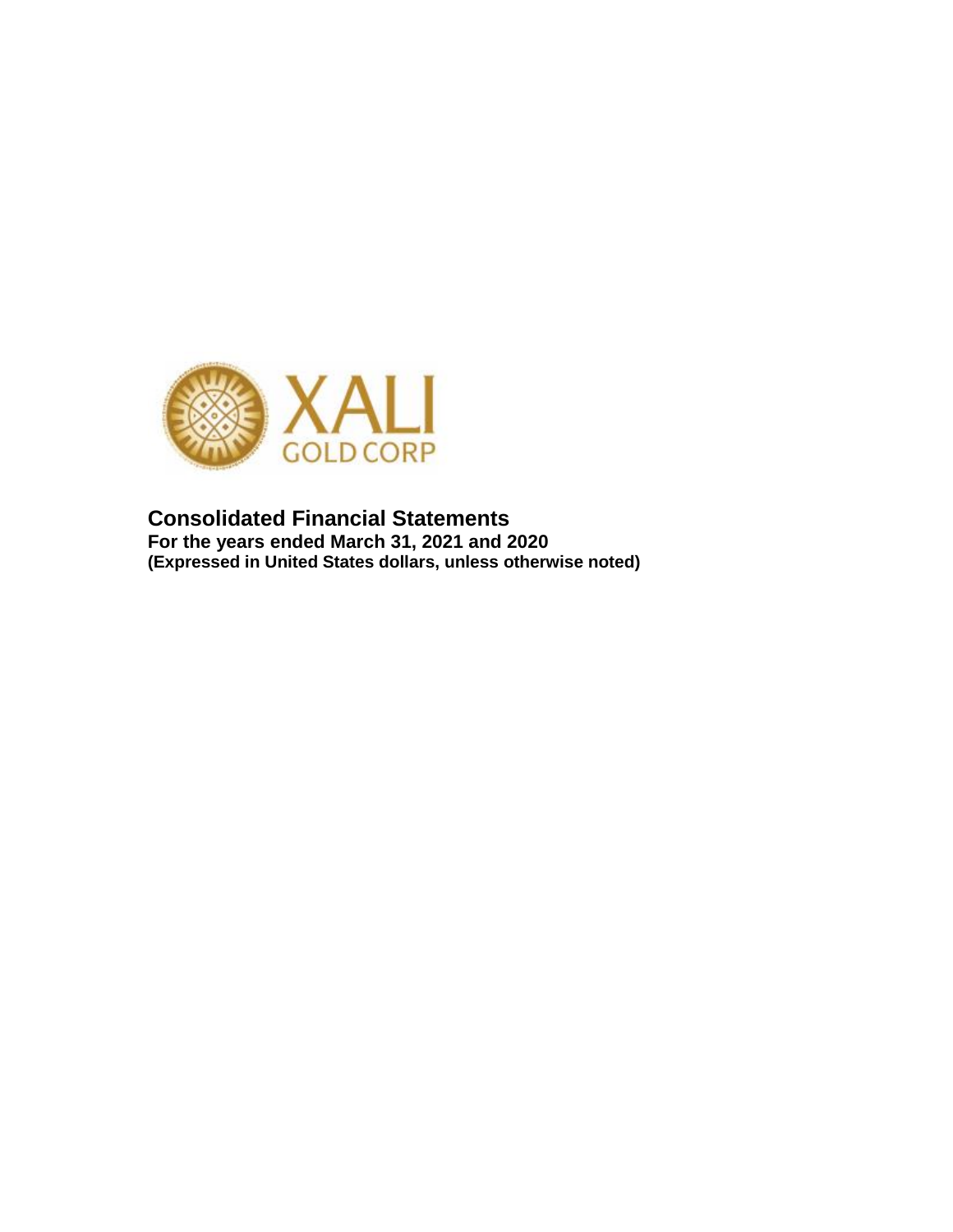# **INDEPENDENT AUDITOR'S REPORT**

To the Shareholders of Xali Gold Corp. (formerly Candente Gold Corp.)

## *Opinion*

We have audited the accompanying consolidated financial statements of Xali Gold Corp. (formerly Candente Gold Corp.) (the "Company"), which comprise the consolidated statements of financial position as at March 31, 2021 and 2020, and the consolidated statements of comprehensive loss, changes in shareholders' deficiency, and cash flows for the years then ended, and notes to the consolidated financial statements, including a summary of significant accounting policies.

In our opinion, these consolidated financial statements present fairly, in all material respects, the financial position of the Company as at March 31, 2021 and 2020, and its financial performance and its cash flows for the years then ended in accordance with International Financial Reporting Standards ("IFRS").

## *Basis for Opinion*

We conducted our audits in accordance with Canadian generally accepted auditing standards. Our responsibilities under those standards are further described in the Auditor's Responsibilities for the Audit of the Consolidated Financial Statements section of our report. We are independent of the Company in accordance with the ethical requirements that are relevant to our audit of the consolidated financial statements in Canada, and we have fulfilled our other ethical responsibilities in accordance with these requirements. We believe that the audit evidence we have obtained in our audits is sufficient and appropriate to provide a basis for our opinion.

#### *Material Uncertainty Related to Going Concern*

We draw attention to Note 1 of the consolidated financial statements, which indicates that the Company incurred a net loss of \$1,091,990 during the year ended March 31, 2021 and, as of that date, the Company's current liabilities exceeded its current assets by \$2,394,683. As stated in Note 1, these events and conditions indicate that a material uncertainty exists that may cast significant doubt on the Company's ability to continue as a going concern. Our opinion is not modified in respect of this matter.

#### *Other Information*

Management is responsible for the other information. The other information obtained at the date of this auditor's report includes Management's Discussion and Analysis.

Our opinion on the consolidated financial statements does not cover the other information and we do not express any form of assurance conclusion thereon.

In connection with our audit of the consolidated financial statements, our responsibility is to read the other information and, in doing so, consider whether the other information is materially inconsistent with the consolidated financial statements or our knowledge obtained in the audit, or otherwise appears to be materially misstated.

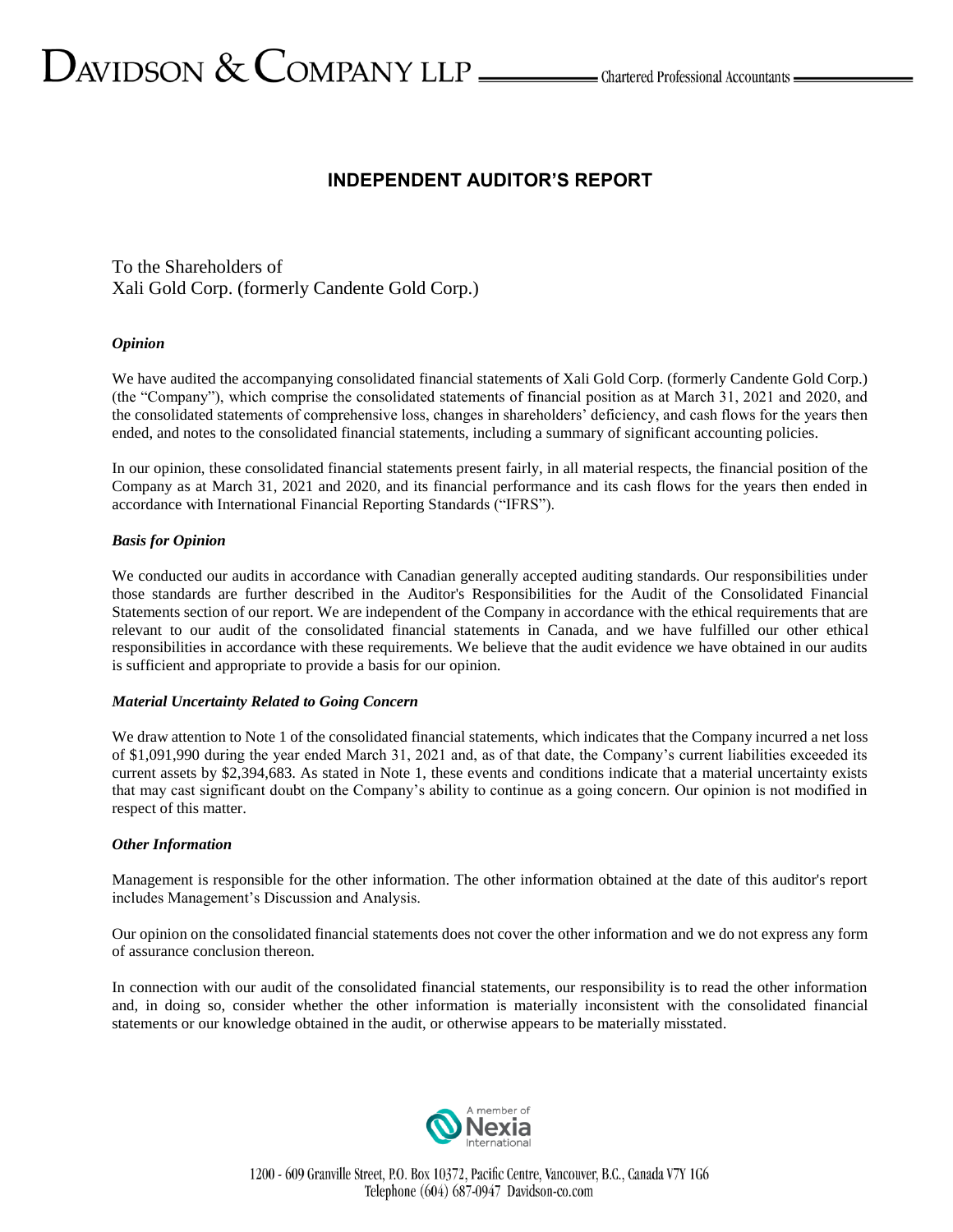We obtained Management's Discussion and Analysis prior to the date of this auditor's report. If, based on the work we have performed, we conclude that there is a material misstatement of this other information, we are required to report that fact. We have nothing to report in this regard.

#### *Responsibilities of Management and Those Charged with Governance for the Consolidated Financial Statements*

Management is responsible for the preparation and fair presentation of the consolidated financial statements in accordance with IFRS, and for such internal control as management determines is necessary to enable the preparation of consolidated financial statements that are free from material misstatement, whether due to fraud or error.

In preparing the consolidated financial statements, management is responsible for assessing the Company's ability to continue as a going concern, disclosing, as applicable, matters related to going concern and using the going concern basis of accounting unless management either intends to liquidate the Company or to cease operations, or has no realistic alternative but to do so.

Those charged with governance are responsible for overseeing the Company's financial reporting process.

## *Auditor's Responsibilities for the Audit of the Consolidated Financial Statements*

Our objectives are to obtain reasonable assurance about whether the consolidated financial statements as a whole are free from material misstatement, whether due to fraud or error, and to issue an auditor's report that includes our opinion. Reasonable assurance is a high level of assurance, but is not a guarantee that an audit conducted in accordance with Canadian generally accepted auditing standards will always detect a material misstatement when it exists. Misstatements can arise from fraud or error and are considered material if, individually or in the aggregate, they could reasonably be expected to influence the economic decisions of users taken on the basis of these consolidated financial statements.

As part of an audit in accordance with Canadian generally accepted auditing standards, we exercise professional judgment and maintain professional skepticism throughout the audit. We also:

- Identify and assess the risks of material misstatement of the consolidated financial statements, whether due to fraud or error, design and perform audit procedures responsive to those risks, and obtain audit evidence that is sufficient and appropriate to provide a basis for our opinion. The risk of not detecting a material misstatement resulting from fraud is higher than for one resulting from error, as fraud may involve collusion, forgery, intentional omissions, misrepresentations, or the override of internal control.
- Obtain an understanding of internal control relevant to the audit in order to design audit procedures that are appropriate in the circumstances, but not for the purpose of expressing an opinion on the effectiveness of the Company's internal control.
- Evaluate the appropriateness of accounting policies used and the reasonableness of accounting estimates and related disclosures made by management.
- Conclude on the appropriateness of management's use of the going concern basis of accounting and, based on the audit evidence obtained, whether a material uncertainty exists related to events or conditions that may cast significant doubt on the Company's ability to continue as a going concern. If we conclude that a material uncertainty exists, we are required to draw attention in our auditor's report to the related disclosures in the consolidated financial statements or, if such disclosures are inadequate, to modify our opinion. Our conclusions are based on the audit evidence obtained up to the date of our auditor's report. However, future events or conditions may cause the Company to cease to continue as a going concern.
- Evaluate the overall presentation, structure and content of the consolidated financial statements, including the disclosures, and whether the consolidated financial statements represent the underlying transactions and events in a manner that achieves fair presentation.
- Obtain sufficient appropriate audit evidence regarding the financial information of the entities or business activities within the Company to express an opinion on the consolidated financial statements. We are responsible for the direction, supervision and performance of the group audit. We remain solely responsible for our audit opinion.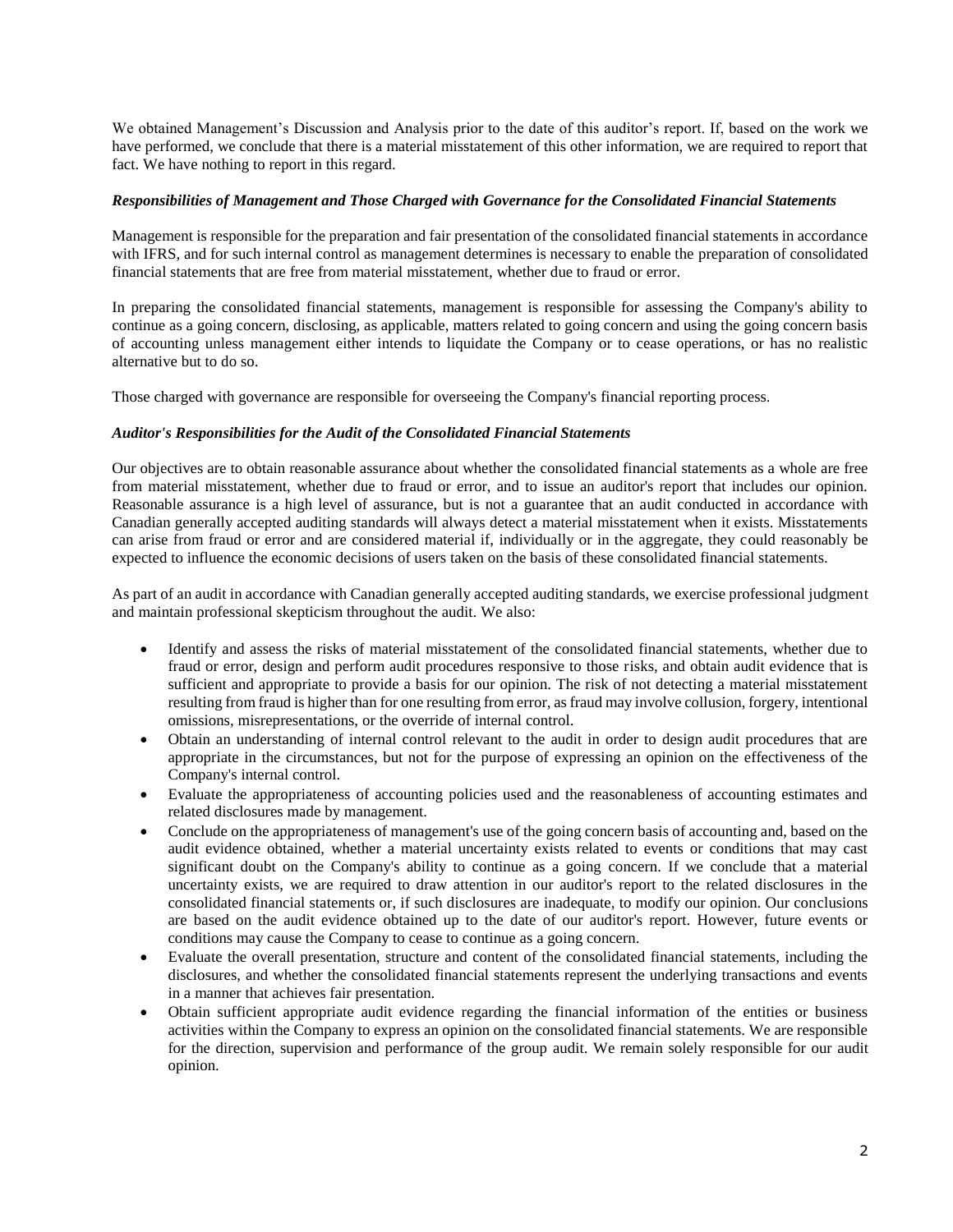We communicate with those charged with governance regarding, among other matters, the planned scope and timing of the audit and significant audit findings, including any significant deficiencies in internal control that we identify during our audit.

We also provide those charged with governance with a statement that we have complied with relevant ethical requirements regarding independence, and to communicate with them all relationships and other matters that may reasonably be thought to bear on our independence, and where applicable, related safeguards.

The engagement partner on the audit resulting in this independent auditor's report is Carmen Newnham.

Javidson & Caysany LLP

July 27, 2021

Vancouver, Canada Chartered Professional Accountants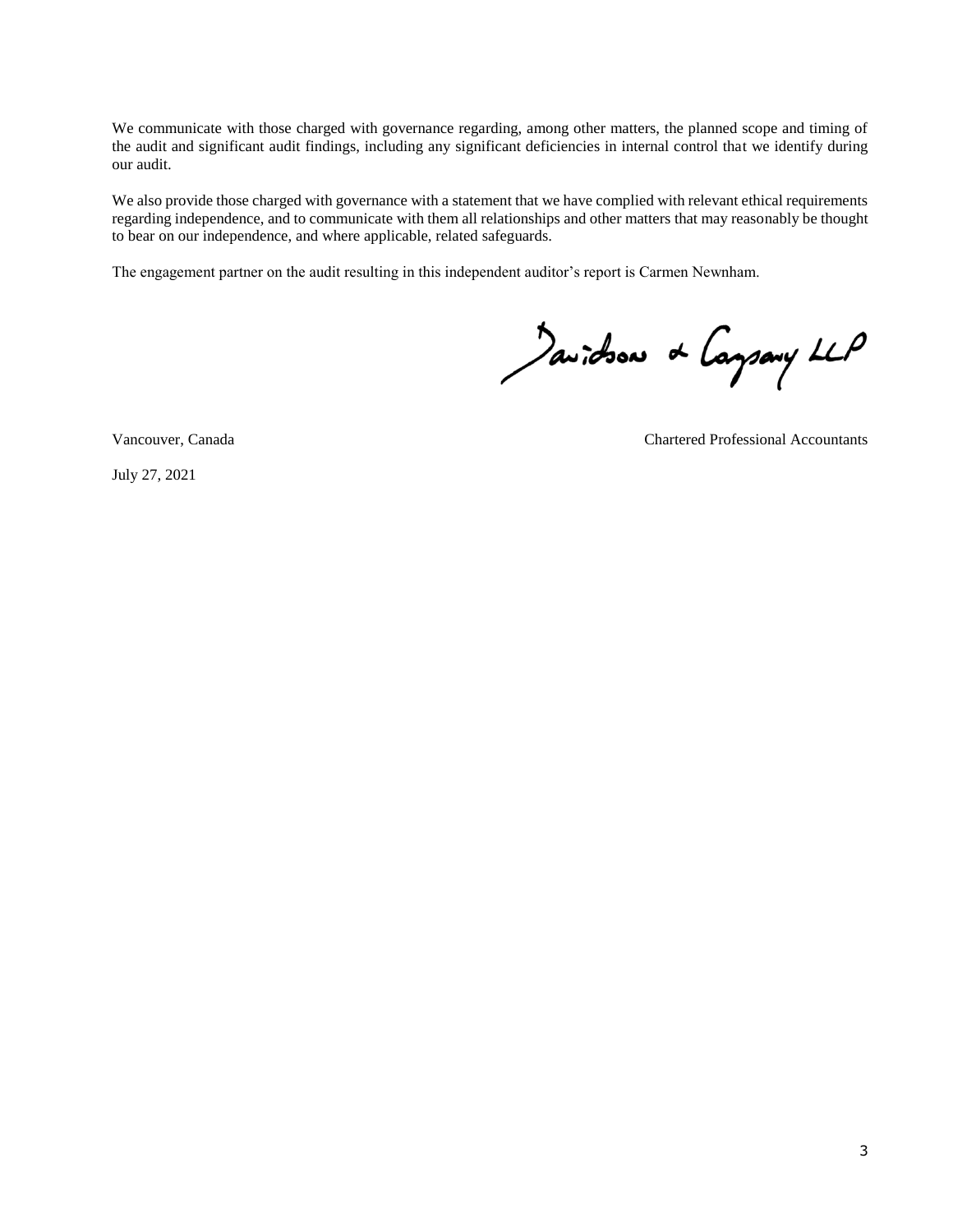# **Xali Gold Corp. (formerly "Candente Gold Corp.") Consolidated Statements of Financial Position**

**At March 31, 2021 and 2020**

(expressed in United States dollars unless otherwise noted)

|                                                               |             |                 | March 31,         | March 31,       |
|---------------------------------------------------------------|-------------|-----------------|-------------------|-----------------|
|                                                               | <b>Note</b> |                 | 2021              | 2020            |
| <b>Assets</b>                                                 |             |                 |                   |                 |
| <b>Current Assets</b>                                         |             |                 |                   |                 |
| Cash                                                          |             | \$              | 32,671            | \$<br>6,767     |
| Receivables                                                   |             |                 | 1,545             | 652             |
| Prepaid expenses and deposits                                 |             |                 | 10,252            | 5,803           |
|                                                               |             |                 | 44,468            | 13,222          |
| <b>Non-current assets</b>                                     |             |                 |                   |                 |
| Unproven mineral right interests                              | 4           |                 | 45,983            | 291,104         |
| Equipment                                                     | 5           |                 | 199,453           | 1,104           |
| <b>Total non-current assets</b>                               |             |                 | 245,436           | 292,208         |
| <b>Total assets</b>                                           |             | \$              | 289,904           | \$<br>305,430   |
|                                                               |             |                 |                   |                 |
| <b>Liabilities</b>                                            |             |                 |                   |                 |
| <b>Current liabilities</b>                                    |             |                 |                   |                 |
| Accounts payable and accrued liabilities                      | 4,6,8       | \$              | 2,439,151         | \$<br>1,683,003 |
| <b>Total Liabilities</b>                                      |             |                 | 2,439,151         | 1,683,003       |
|                                                               |             |                 |                   |                 |
| <b>Shareholders' deficiency</b>                               |             |                 |                   |                 |
| Share capital                                                 | 7           |                 | 24,617,507        | 24, 247, 717    |
| Obligation to issue shares                                    | 4           |                 | 26,861            | 53,722          |
| Reserves                                                      | 7           |                 | 5,819,301         | 5,841,914       |
| Accumulated deficit                                           |             |                 | (32, 612, 916)    | (31, 520, 926)  |
| Total shareholders' deficiency                                |             |                 | (2, 149, 247)     | (1, 377, 573)   |
| Total liabilities and shareholders' deficiency                |             | \$              | 289,904           | \$<br>305,430   |
|                                                               |             |                 |                   |                 |
| Nature of operations and going concern                        | 1           |                 |                   |                 |
| <b>Subsequent events</b>                                      | 13          |                 |                   |                 |
| Approved on behalf of the Board of Directors on July 27, 2021 |             |                 |                   |                 |
| (signed) Larry Kornze                                         |             |                 | (signed) lan Ward |                 |
| <b>Director</b>                                               |             | <b>Director</b> |                   |                 |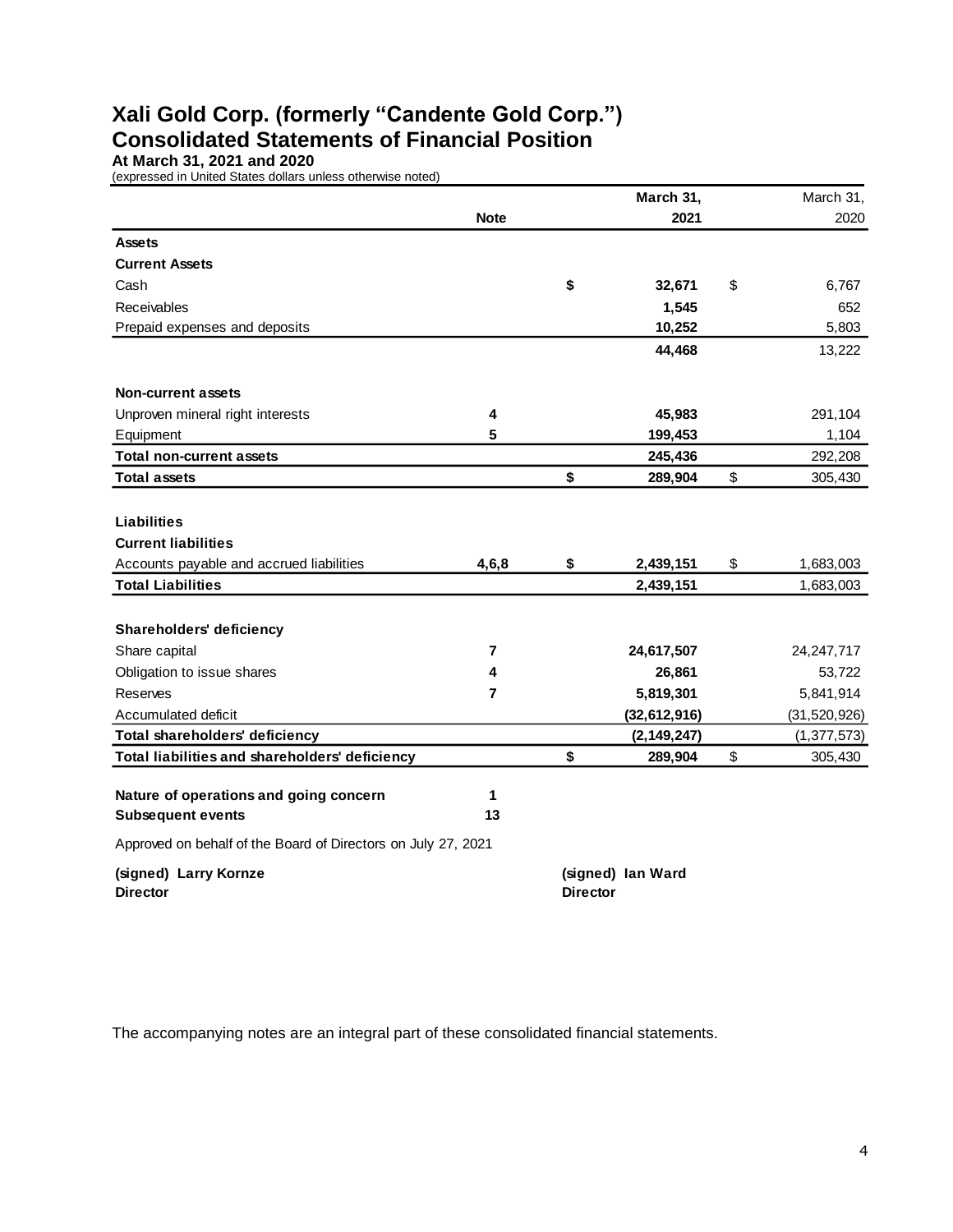# **Xali Gold Corp. (formerly "Candente Gold Corp.") Consolidated Statements of Comprehensive Loss**

**For years ended March 31, 2021 and 2020**

(expressed in United States dollars unless otherwise noted)

|                                                                            |             |                          | Year ended March 31, |
|----------------------------------------------------------------------------|-------------|--------------------------|----------------------|
|                                                                            | <b>Note</b> | 2021                     | 2020                 |
| Expenses                                                                   |             |                          |                      |
| <b>Exploration expenses</b>                                                | 10          | \$<br>276,734            | \$<br>276,968        |
| General and administrative expenses                                        | 10          | 343,143                  | 162,180              |
|                                                                            |             | 619,877                  | 439,148              |
| Other expenses                                                             |             |                          |                      |
| Reversal of payables                                                       |             |                          | (69,000)             |
| Impairment of unproven mineral right interests                             | 4           | 284,576                  |                      |
| (Gain) loss on foreign exchange                                            |             | 187,537                  | (76,448)             |
| Net loss                                                                   |             | \$<br>$(1,091,990)$ \$   | (293, 700)           |
| Other comprehensive loss                                                   |             |                          |                      |
| Items that will not be reclassified to profit or loss:                     |             |                          |                      |
| Foreign currency translation                                               |             | (82,412)                 | 31,407               |
| <b>Comprehensive loss</b>                                                  |             | \$<br>$(1, 174, 402)$ \$ | (262, 293)           |
| Loss per share attributable to shareholders, basic<br>and diluted          |             | \$<br>$(0.01)$ \$        | (0.00)               |
| Weighted average number of common shares<br>outstanding: basic and diluted |             | 112,724,731              | 108,966,486          |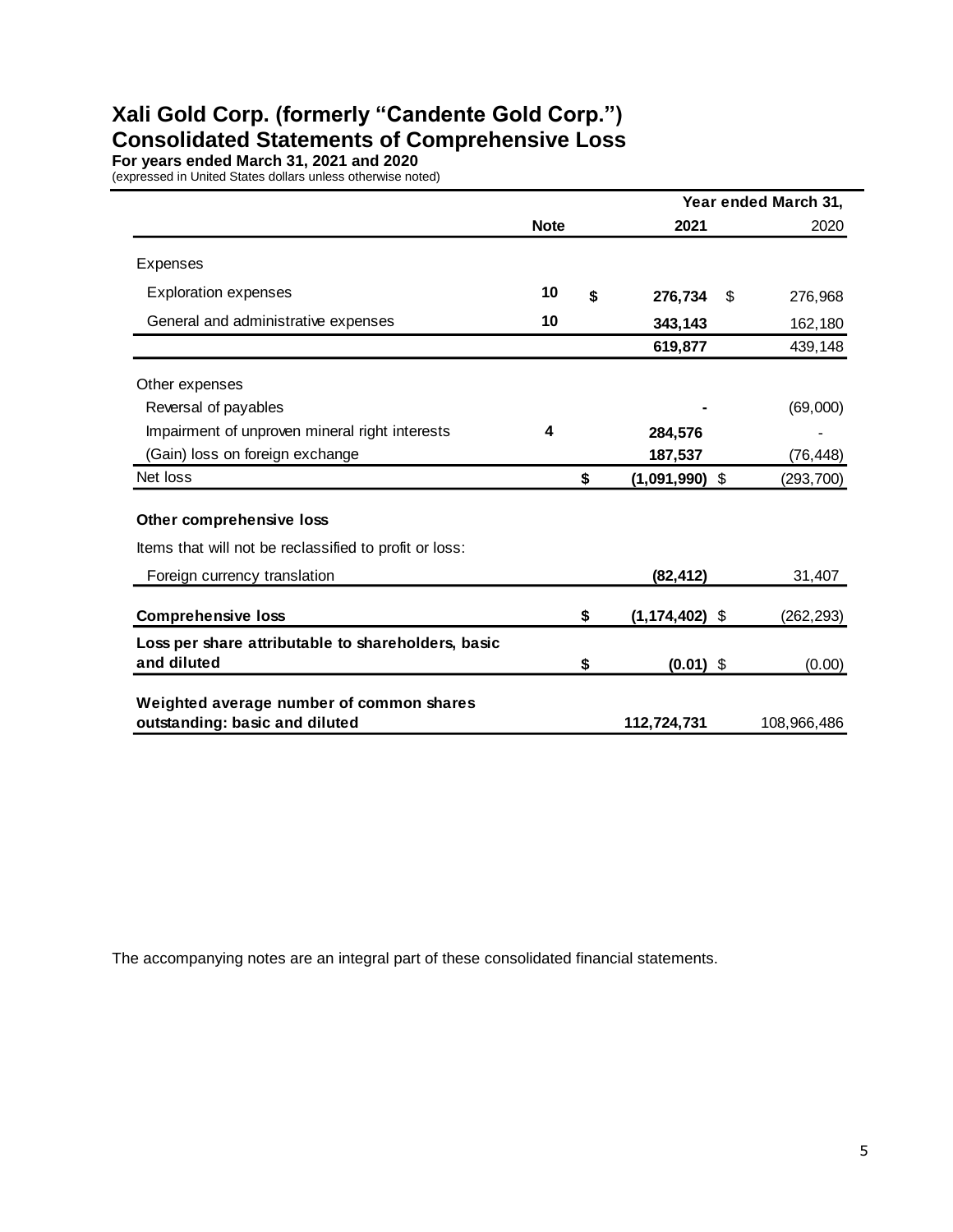# **Xali Gold Corp. (formerly "Candente Gold Corp.") Consolidated Statements of Changes in Shareholders' Deficiency**

**For years ended March 31, 2021 and 2020**

(expressed in United States dollars unless otherwise noted)

|                                                          |                | <b>Share Capital</b>          |                |   |                                                   |      | <b>Reserves</b>            |                     |     |                        |     |                                      |                                       |               |
|----------------------------------------------------------|----------------|-------------------------------|----------------|---|---------------------------------------------------|------|----------------------------|---------------------|-----|------------------------|-----|--------------------------------------|---------------------------------------|---------------|
|                                                          | <b>Notes</b>   | <b>Total common</b><br>shares | Share capital  |   | <b>Equity settled</b><br>employee<br>compensation |      | and warrants Other reserve | Foreign<br>currency |     | reserve Total reserves |     | <b>Obligation to</b><br>issue shares | <b>Deficit</b>                        | <b>Total</b>  |
| Balance at March 31, 2019                                |                | 107,206,923                   | \$24,193,995   | S | 5,907,257 \$                                      |      | 52,046 \$                  | (153, 871)          | -S  | 5,805,432 \$           |     |                                      | 107,444 \$ (31,227,226)               | \$(1,120,355) |
| Shares issued for property                               | 4,7            | 2,000,000                     | 53,722         |   |                                                   |      |                            |                     |     |                        |     | (53, 722)                            |                                       |               |
| Share-based payments                                     | $\overline{7}$ |                               |                |   | 5,075                                             |      |                            | ۰                   |     | 5,075                  |     |                                      |                                       | 5,075         |
| Net loss                                                 |                |                               |                |   |                                                   |      |                            |                     |     |                        |     | ۰                                    | (293, 700)                            | (293, 700)    |
| Foreign currency translation                             |                |                               |                |   |                                                   |      |                            | 31,407              |     | 31,407                 |     |                                      |                                       | 31,407        |
| Balance at March 31, 2020                                |                | 109,206,923                   | 24, 247, 717   |   | 5,912,332                                         |      | 52,046                     | (122, 464)          |     | 5,841,914              |     | 53,722                               | (31,520,926)                          | (1,377,573)   |
| <b>Shares issued for property</b>                        | 4,7            | 1,000,000                     | 26,861         |   |                                                   |      |                            | $\blacksquare$      |     |                        |     | (26, 861)                            | ٠                                     |               |
| Shares issued for cash                                   | 7              | 4,000,000                     | 152,880        |   |                                                   |      |                            |                     |     |                        |     |                                      | ۰                                     | 152,880       |
| Share issuance costs                                     | 7              |                               | (3,626)        |   |                                                   |      |                            |                     |     |                        |     |                                      | ۰                                     | (3,626)       |
| Shares issued for asset under<br>acquisition (SDA Plant) | 5,7            | 5,000,000                     | 193,675        |   |                                                   |      |                            | $\blacksquare$      |     |                        |     | -                                    | ٠                                     | 193,675       |
| <b>Share-based payments</b>                              | 7              |                               | $\blacksquare$ |   | 59,799                                            |      |                            | $\blacksquare$      |     | 59,799                 |     |                                      |                                       | 59,799        |
| <b>Net loss</b>                                          |                |                               |                |   |                                                   |      |                            |                     |     |                        |     |                                      | (1,091,990)                           | (1,091,990)   |
| Foreign currency translation                             |                |                               |                |   |                                                   |      |                            | (82, 412)           |     | (82, 412)              |     |                                      |                                       | (82, 412)     |
| Balance at March 31, 2021                                |                | 119,206,923                   | \$24,617,507   | Ъ | 5,972,131                                         | - \$ | 52,046<br>- 55             | (204, 876)          | - 5 | 5,819,301              | - 5 |                                      | 26,861 \$ (32,612,916) \$ (2,149,247) |               |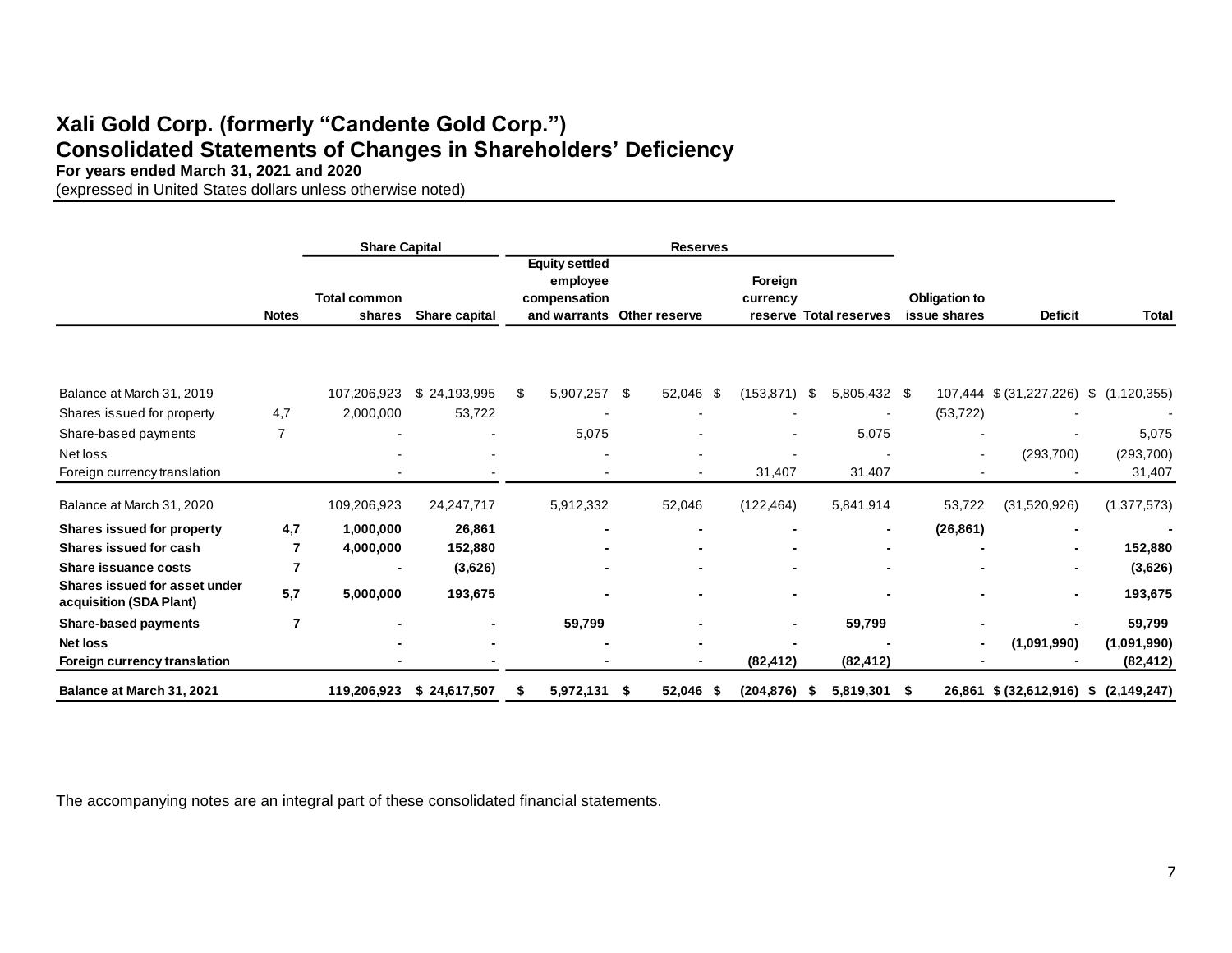# **Xali Gold Corp. (formerly "Candente Gold Corp.") Consolidated Statements of Cash Flows**

**For years ended March 31, 2021 and 2020** (expressed in United States dollars unless otherwise noted)

|                                                             | Year ended March 31,<br>2021 |    |            |  |  |
|-------------------------------------------------------------|------------------------------|----|------------|--|--|
|                                                             |                              |    | 2020       |  |  |
| Cash provided by (used) in                                  |                              |    |            |  |  |
| <b>Operating</b>                                            |                              |    |            |  |  |
| Loss for year                                               | \$<br>$(1,091,990)$ \$       |    | (293, 700) |  |  |
| Items not affecting cash                                    |                              |    |            |  |  |
| Impairment of unproven mineral right interests              | 284,576                      |    |            |  |  |
| Depreciation                                                | 326                          |    | 1,558      |  |  |
| Share-based payments                                        | 59,799                       |    | 5,075      |  |  |
| Reversal of payables                                        |                              |    | (69,000)   |  |  |
| Foreign exchange                                            | (188, 362)                   |    | (44, 244)  |  |  |
| Changes in non-cash working capital items:                  |                              |    |            |  |  |
| Decrease (increase) in receivables                          | (893)                        |    | 8,116      |  |  |
| Decrease (increase) in prepaid expenses and deposits        | (5,297)                      |    | 1,397      |  |  |
| Increase in accounts payable and accrued liabilities        | 862,946                      |    | 336,913    |  |  |
| Net cash used in operating activities                       | (78, 895)                    |    | (53, 885)  |  |  |
|                                                             |                              |    |            |  |  |
| Investing                                                   |                              |    |            |  |  |
| Valued added tax                                            | (2,695)                      |    | (1,211)    |  |  |
| Option payments                                             | (30,000)                     |    |            |  |  |
| Addition to unproven mineral right interests                | (6,760)                      |    | (2,592)    |  |  |
| Asset under acquisition (SDA Plant)                         | (5,000)                      |    |            |  |  |
| Net cash used in investing activities                       | (44, 455)                    |    | (3,803)    |  |  |
|                                                             |                              |    |            |  |  |
| <b>Financing</b>                                            |                              |    |            |  |  |
| Proceeds from private placement                             | 152,880                      |    |            |  |  |
| Share issuance costs                                        | (3,626)                      |    |            |  |  |
| Net cash provided by financing activities                   | 149,254                      |    |            |  |  |
| Net change in cash                                          | 25,904                       |    | (57, 688)  |  |  |
| Cash at beginning of year                                   | 6,767                        |    | 64,455     |  |  |
| Cash at end of year                                         | \$<br>32,671                 | \$ | 6,767      |  |  |
|                                                             |                              |    |            |  |  |
| Significant non-cash transactions:                          |                              |    |            |  |  |
|                                                             |                              |    |            |  |  |
| Shares issued in accordance with obligation to issue shares | \$<br>26,861                 | S  | 53,722     |  |  |
|                                                             |                              |    |            |  |  |
| Shares issued for SDA plant (Note 5)                        | \$<br>193,675 \$             |    |            |  |  |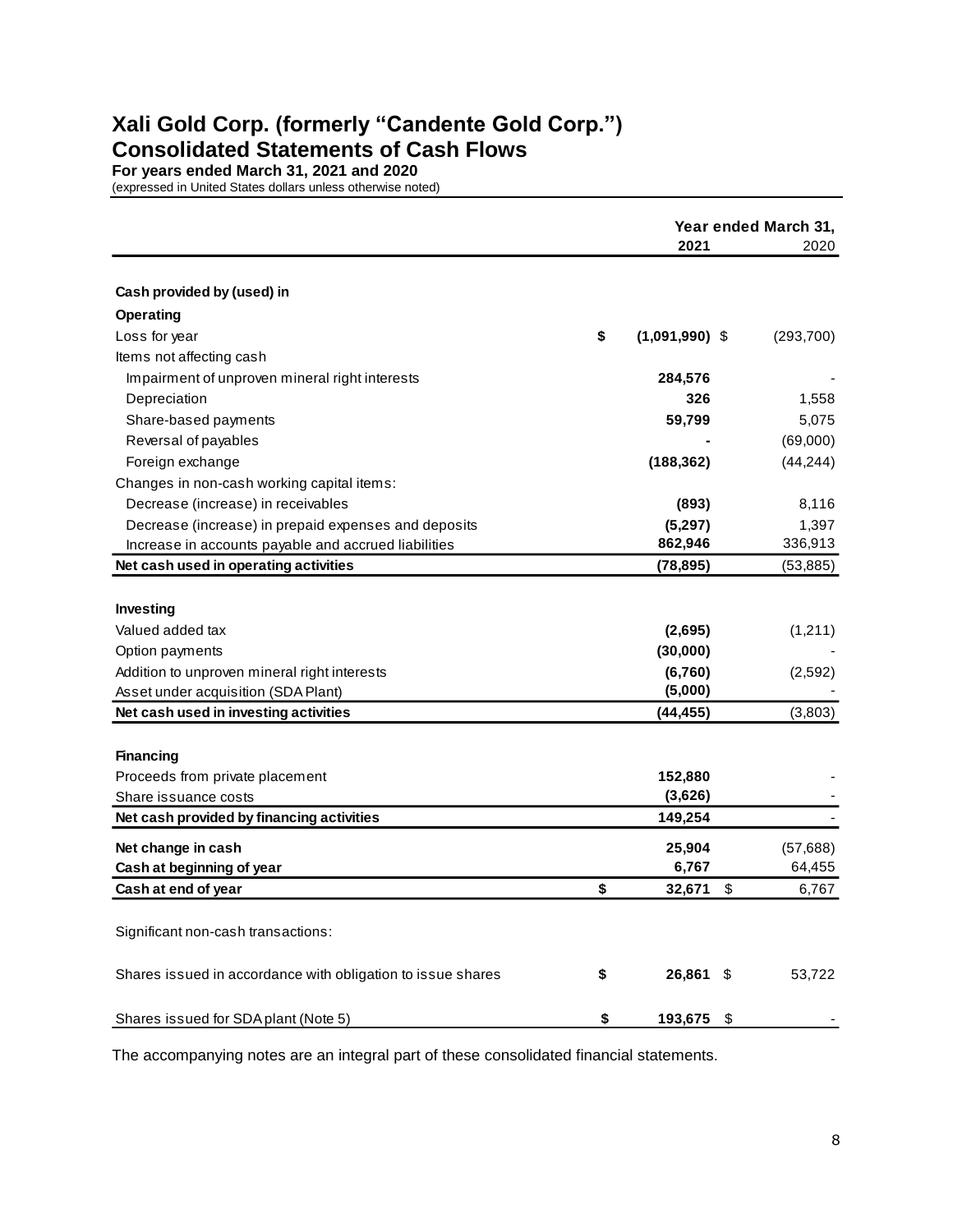# **Xali Gold Corp. (formerly "Candente Gold Corp.") Consolidated Financial Statements**

**For the years ended March 31, 2021 and 2020** (Expressed in United States dollars unless otherwise noted)

# **1. Nature of operations and going concern**

Xali Gold Corp. (formerly Candente Gold Corp.) and its subsidiaries (the "Company") are engaged in the exploration of mineral right interests in Mexico and Peru. The Company was incorporated on April 24, 2009 under the Business Corporation Act of British Columbia.

The principal subsidiaries of the Company as at March 31, 2021 are as follows:

| <b>Subsidiary</b>                      | <b>Interest</b> | <b>Functional Currency</b> |
|----------------------------------------|-----------------|----------------------------|
| Candente Mexico Resource Corp.         | 100%            | <b>CDN Dollars</b>         |
| El Oro (BC) Exploration Inc.           | 100%            | <b>CDN Dollars</b>         |
| Candente Gold Peru S.A.                | 100%            | <b>US Dollars</b>          |
| Minera CCM, S.A. de C.V. ("CCM")       | 100%            | <b>US Dollars</b>          |
| Minera CCM El Oro Jales S.A. de C.V.   | 100%            | <b>US Dollars</b>          |
| Candente Mexico Servicios S.A. de C.V. | 100%            | <b>US Dollars</b>          |
| Minera Xali Oro S.A. de C.V.           | 100%            | <b>US Dollars</b>          |

The Company's common shares are listed on the TSX Venture Exchange ("TSX-V") under the trading symbol XGC.V. The Company's share options and warrants are not listed.

These consolidated financial statements were authorized for issue by the Board of Directors on July 27, 2021.

As of the date of these consolidated financial statements, the Company has not yet determined whether any of its mineral right interests contain economically recoverable mineral reserves. Accordingly, the value of mineral right interests represents cumulative acquisition costs incurred to date and does not necessarily reflect present or future values. The recovery of these costs is dependent upon the discovery of economically recoverable mineral reserves and the ability of the Company to obtain the necessary financing to complete their exploration and development and to resolve any environmental, regulatory, or other constraints.

These consolidated financial statements have been prepared on the basis of accounting principles applicable to a going concern, which assume that the Company will continue operations for the foreseeable future and will be able to realize its assets and discharge its liabilities in the normal course of operations as they come due. For the year ended March 31, 2021, the Company had a net loss of \$1,091,990, and, as at March 31, 2021, current liabilities exceed current assets by \$2,394,683, and the Company had cumulative losses of \$32,612,916. The Company does not generate cash flows from operations and accordingly, the Company will need to raise additional funds through the issuance of securities, resource secured debt or joint venture projects. Although, the Company has been successful in raising funds in the past there can be no assurance that the Company will be able to raise sufficient funds in the future, in which case the Company may be unable to meet its obligations as they come due in the normal course of business. In addition, the Company is subject to sovereign risk, including political and economic instability, changes in existing government regulations relating to mining, as well as currency fluctuations and local inflation. These factors indicate the existence of a material uncertainty that may cast significant doubt regarding the Company's ability to continue as a going concern. Should the Company be unable to realize its assets and discharge its liabilities in the normal course of business, the net realizable value of its assets may be materially less than the amounts on the statement of financial position.

In March 2020, the World Health Organization declared coronavirus COVID-19 a global pandemic. This contagious disease outbreak, which has continued to spread, and any related adverse public health developments, has adversely affected workforces, economies and financial markets globally, potentially leading to an economic downturn. It is not possible for the Company to predict the duration or magnitude of the adverse results of the outbreak and its effect on the Company's business or ability to raise funds.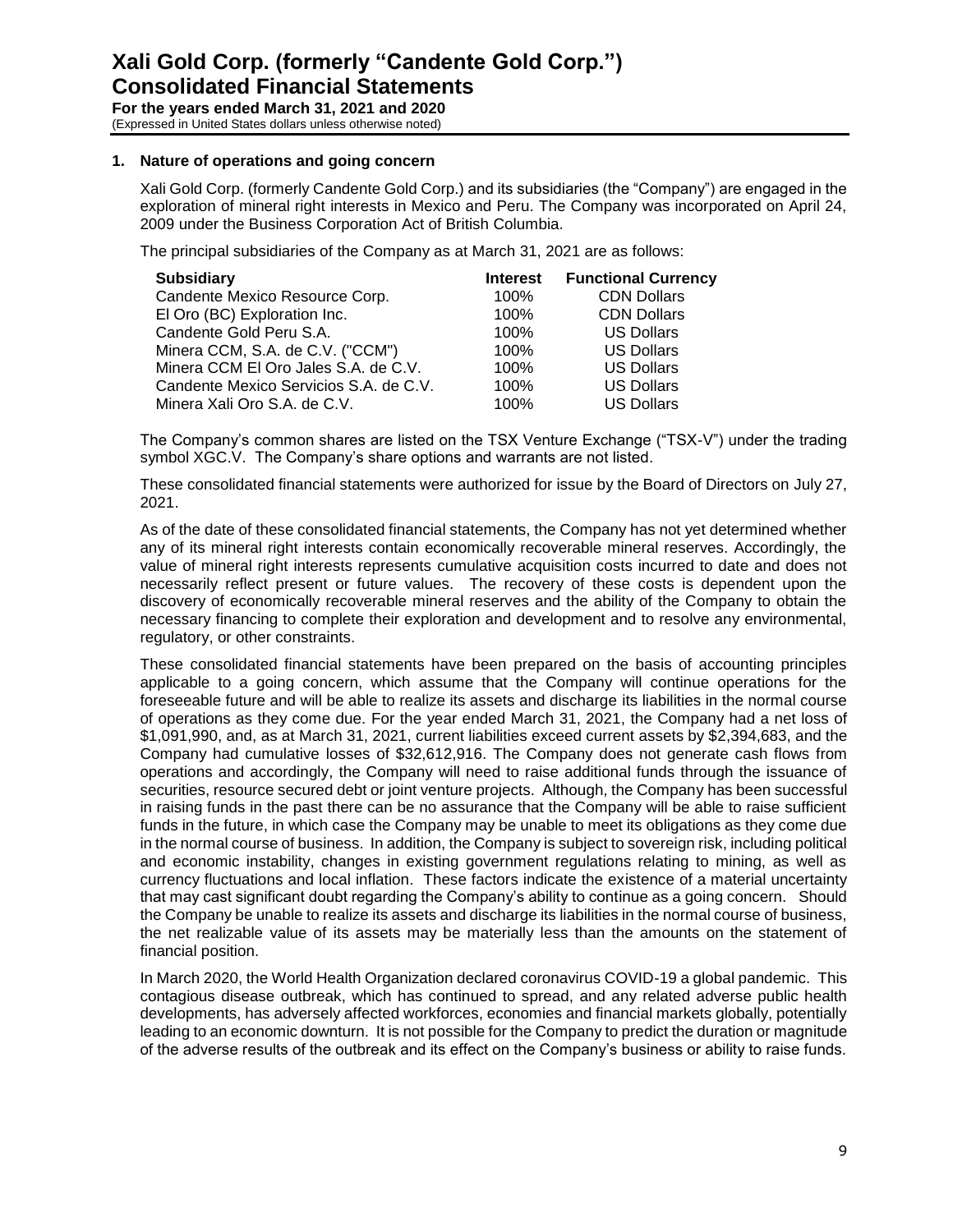# **2. Statement of compliance and basis of presentation**

These consolidated financial statements have been prepared using International Financial Reporting Standards ("IFRS") as issued by the International Accounting Standards Board in effect as of March 31, 2021.

These consolidated financial statements have been prepared on a historical cost basis, except for certain financial instruments, which are measured at fair value, as explained in the accounting policies set out in Note 3.

# **3. Significant accounting policies**

## **a. Critical accounting estimates and judgments**

The Company makes estimates and assumptions concerning the future that will, by definition, seldom equal actual results. The following are the estimates and judgments applied by management that most significantly affect the Company's consolidated financial statements. These estimates and judgments have significant risk of causing a material adjustment to the carrying amounts of assets and liabilities within the next financial year.

- (a) Critical accounting estimates
- i. Valuation of share-based payments and warrants

When options and warrants are issued, the Company calculates their estimated fair value using the Black-Scholes valuation model. The Company uses its historical stock prices to determine volatility and historical exercise terms to determine expected lives to arrive at the inputs that are used in the valuation model to calculate the fair value of the option or warrant.

- (b) Critical accounting judgments
- i. Going concern

Management assesses the Company's ability to continue as a going concern in relation to its ability to raise funds.

ii. Unproven mineral right interests and impairment

Unproven mineral right interests consist of the cost of acquiring licenses. The technical feasibility and commercial viability of extracting a mineral resource is considered to be determinable when proven reserves are determined to exist, the rights of tenure are current, and it is considered probable that the costs will be recouped through successful development and exploitation of the area or alternatively by sale of the property. Management is required to exercise significant judgment in determining the timing of the determination of the technical and economic feasibility of the mineral resource. The Company considers both external and internal sources of information in assessing whether there are any indicators that unproven mineral right interests are impaired

iii. Functional currency

The functional currency of the Company and its subsidiaries is the currency of the primary economic environment in which the entity operates. Determination of functional currency may involve certain judgments to determine the primary economic environment in which the entity operates, and the Company reconsiders its functional currency and that of its subsidiaries if there is a change in events and conditions which determined the primary economic environment.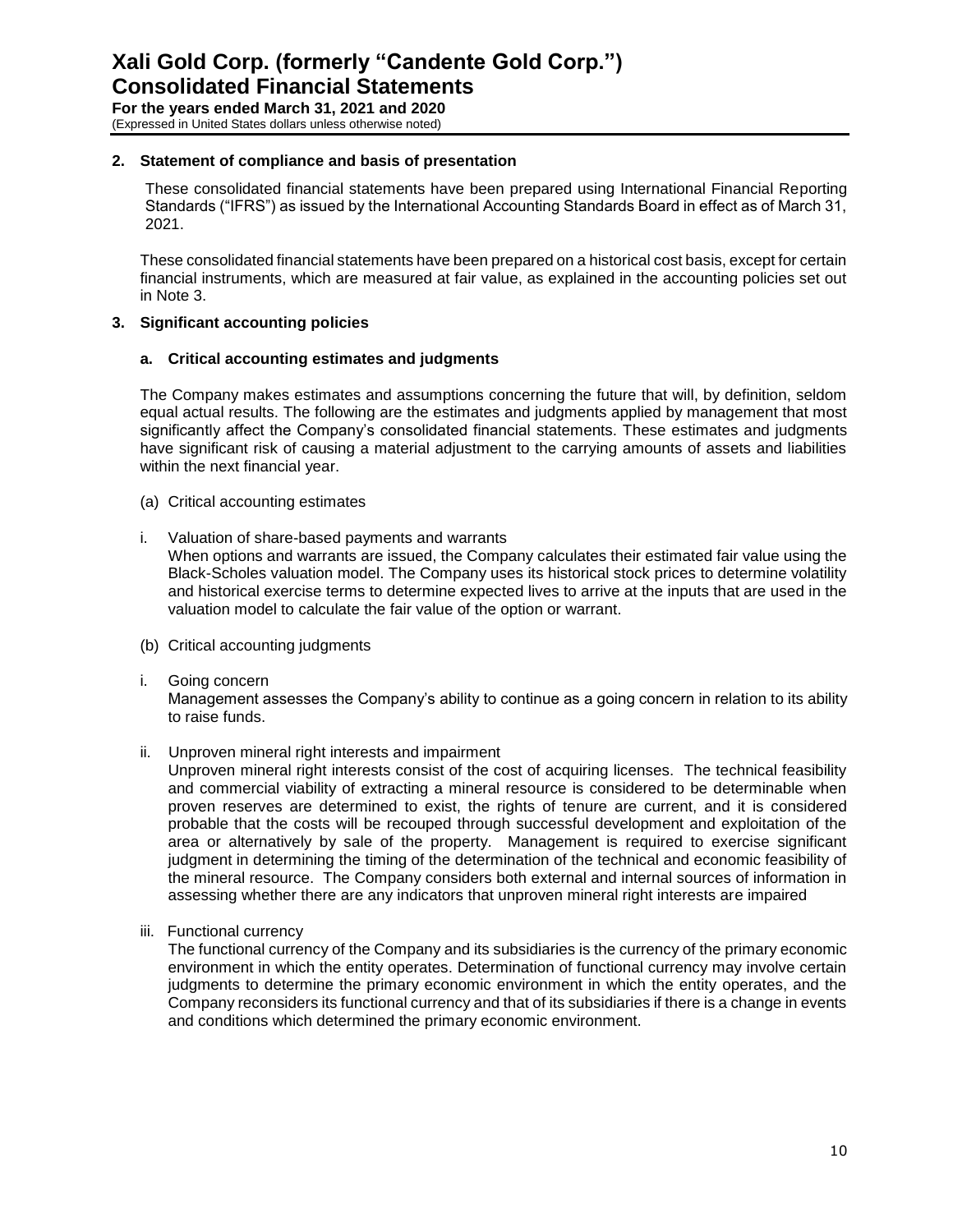# **3. Significant accounting policies** (continued)

# **b. Basis of consolidation**

The consolidated financial statements include the financial statements of the Company and its subsidiaries.

An investor controls an investee when it is exposed, or has rights, to variable returns from its involvement with the investee and has the ability to affect those returns through its power over the investee. Thus, an investor controls an investee if and only if the investor has all the following: power over the investee, exposure, or rights, to variable returns from its involvement with the investee and the ability to use its power over the investee to affect the amount of the investor's returns.

Inter-company transactions, balances and income and expenses on transactions between the Company and its subsidiaries are eliminated.

## **c. Foreign currency translation**

The functional currency of the Company and its subsidiaries is the currency of the primary economic environment in which the entity operates, which has been determined to be the US or Canadian dollar. Transactions in foreign currencies are translated to the functional currency of the entity at the exchange rate in existence at the date of the transaction. Monetary assets and liabilities denominated in foreign currencies at the statement of financial position date are retranslated at the period end date exchange rates. Non-monetary items are measured using historical cost in a foreign currency are translated using the exchange rate at the date of the transaction. Non- monetary items that are measured at fair value in a foreign currency are translated using the exchange rates at the date when the fair value was determined.

The presentation currency of the Company is the US dollar. The accounts of group companies with a functional currency other than the US dollar are translated from their functional currency into US dollars on consolidation. Items in the statement of comprehensive loss are translated using weighted average exchange rates that reasonably approximate the exchange rate at the transaction date. Items in the statement of financial position are translated at the exchange rate at the financial position date. Exchange differences on the translation of the net assets of the entities are recognized in a separate component of equity.

#### **d. Unproven mineral right interests**

The Company capitalizes all costs, net of any recoveries, of acquiring an unproven mineral right interest, until the rights to which they relate are placed into production, at which time these deferred costs will be amortized over the estimated useful life of the rights upon commissioning the property or written-off if the rights are disposed of, impaired or abandoned. Exploration costs prior to the discovery of commercially viable reserves and resources are expensed as incurred.

Management reviews the carrying amounts of mineral rights interest annually or when there are indicators of impairment and will recognize impairment based upon current exploration results and upon assessment of the probability of profitable exploitation of the rights. An indication of impairment includes but is not limited to expiration of the right to explore, substantive expenditure in the specific area is neither budgeted nor planned, or if the entity has decided to discontinue exploration activity in a specific area.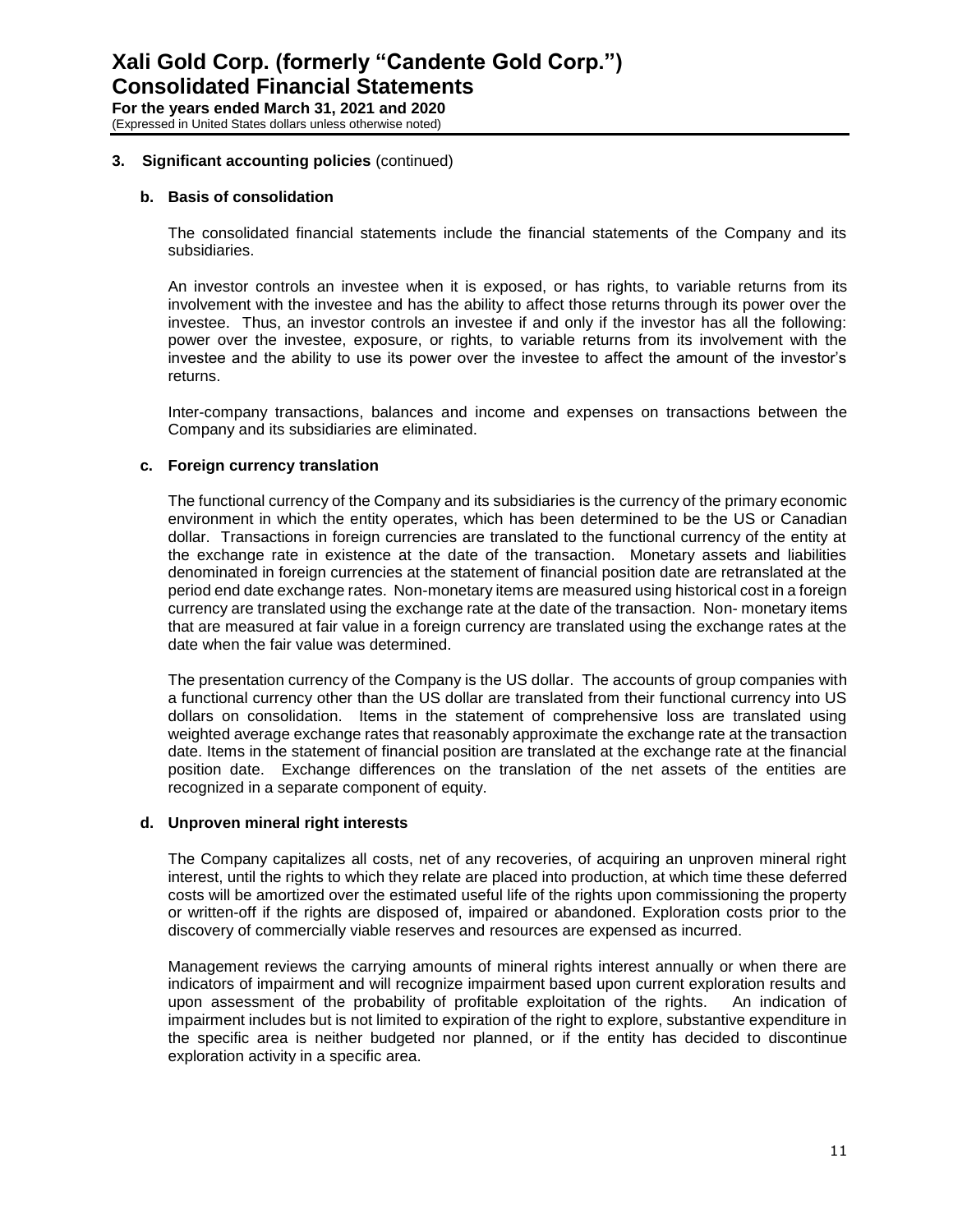# **3. Significant accounting policies** (continued)

Costs include the cash consideration and the fair value of shares issued on the acquisition of mineral rights interest. Rights acquired under option or joint venture agreements, whereby payments are made at the sole discretion of the Company, are recorded in the accounts when the payments are made. Proceeds from property option payments received by the Company are netted against the costs of the related mineral rights interest, with any excess being included in operations.

Expenses incurred by the Company in Peru, including exploration expenses, are subject to Peruvian Value Added Tax ("VAT"). Given that the Company is in the exploration stage and has no sources of revenue, the VAT is not currently refundable to the Company, but can be used in the future to offset amounts due to the Peruvian taxation authorities by the Company resulting from VAT charged to clients on future sales. The VAT has been included as part of unproven mineral right interests.

# **e. Equipment**

Equipment is stated at cost less accumulated depreciation and accumulated impairment losses, if any. The cost of an item of equipment consists of the purchase price, any costs directly attributable to bringing the asset to the location and condition necessary for its intended use and an initial estimate of the costs of dismantling and removing the item and restoring the site on which it is located.

Equipment items are depreciated over their estimated useful lives on a straight-line basis over their estimated useful lives, at the following rates: 3 to 10 years for equipment and 4 years for vehicles and field equipment.

An item of equipment is derecognized upon disposal, when held for sale or when no future economic benefits are expected to arise from the continued use of the asset. Any gain or loss arising on disposal of the asset, determined as the difference between the net disposal proceeds and the carrying amount of the asset, is recognized in the consolidated statement of comprehensive loss.

The Company conducts an annual assessment of the residual balances, useful lives and depreciation methods being used for equipment and any changes arising from the assessment are applied by the Company prospectively.

# **f. Financial instruments**

# (i) Classification

The Company classifies its financial instruments in the following categories: at fair value through profit and loss ("FVTPL"), at fair value through other comprehensive income (loss) ("FVTOCI") or at amortized cost. The Company determines the classification of financial assets at initial recognition. The classification of debt instruments is driven by the Company's business model for managing the financial assets and their contractual cash flow characteristics. Equity instruments that are held for trading are classified as FVTPL. For other equity instruments, on the day of acquisition, the Company can make an irrevocable election (on an instrument-by-instrument basis) to designate them as at FVTOCI. Financial liabilities are measured at amortized cost, unless they are required to be measured at FVTPL (such as instruments held for trading or derivatives) or if the Company has opted to measure them at FVTPL.

The Company classifies its cash as FVTPL and its receivables and accounts payable at amortized cost.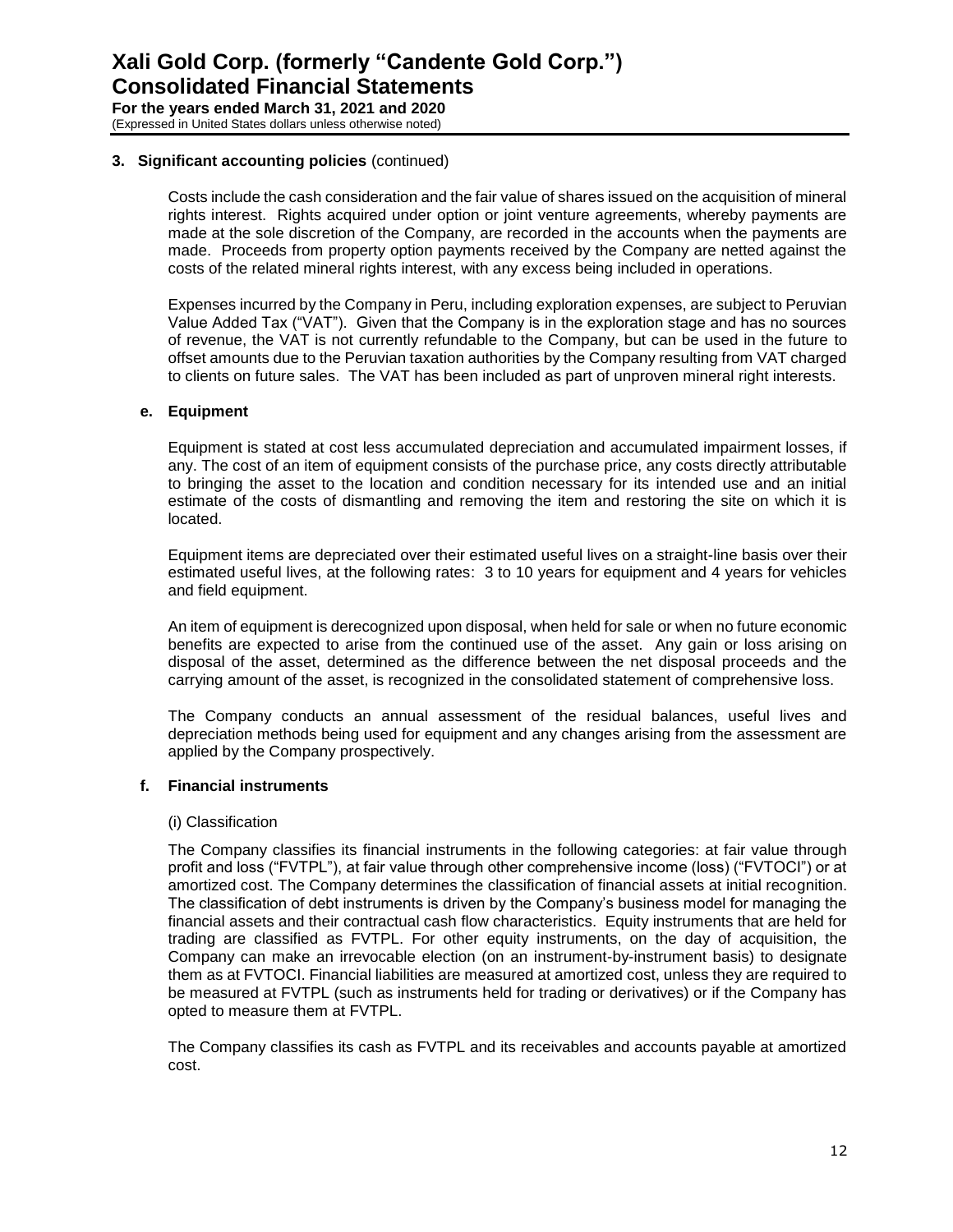# **3. Significant accounting policies** (continued)

# (ii) Measurement

## *Financial assets and liabilities at amortized cost*

Financial assets and liabilities at amortized cost are initially recognized at fair value plus or minus transaction costs, respectively, and are subsequently carried at amortized cost less any impairment.

#### *Financial assets and liabilities at FVTPL*

Financial assets and liabilities carried at FVTPL are initially recorded at fair value and transaction costs are expensed in profit or loss. Realized and unrealized gains and losses arising from changes in the fair value of the financial assets and liabilities held at FVTPL are included in profit or loss in the period in which they arise.

## *Debt investments at FVOCI*

These assets are subsequently measured at fair value. Interest income calculated using the effective interest method, foreign exchange gains and losses and impairment are recognised in profit or loss. Other net gains and losses are recognised in OCI. On derecognition, gains and losses accumulated in OCI are reclassified to profit or loss.

## *Equity investments at FVOCI*

These assets are subsequently measured at fair value. Dividends are recognised as income in profit or loss unless the dividend clearly represents a recovery of part of the cost of the investment. Other net gains and losses are recognised in OCI and are never reclassified to profit or loss.

## (iii) Impairment of financial assets at amortized cost

The Company recognizes a loss allowance for expected credit losses on financial assets that are measured at amortized cost. At each reporting date, the Company measures the loss allowance for the financial asset at an amount equal to the lifetime expected credit losses if the credit risk on the financial asset has increased significantly since initial recognition. If, at the reporting date, the financial asset has not increased significantly since initial recognition, the Company measures the loss allowance for the financial asset at an amount equal to the twelve month expected credit losses. The Company shall recognize in profit or loss, as an impairment gain or loss, the amount of expected credit losses (or reversal) that is required to adjust the loss allowance at the reporting date to the amount that is required to be recognized.

#### (iv) Derecognition

#### *Financial assets*

The Company derecognizes financial assets only when the contractual rights to cash flows from the financial assets expire, or when it transfers the financial assets and substantially all of the associated risks and rewards of ownership to another entity.

#### *Financial liabilities*

The Company derecognizes a financial liability when its contractual obligations are discharged or cancelled or expire. The Company also derecognizes a financial liability when the terms of the liability are modified such that the terms and/or cash flows of the modified instrument are substantially different, in which case a new financial liability based on the modified terms is recognized at fair value.

Gains and losses on derecognition are generally recognized in profit or loss.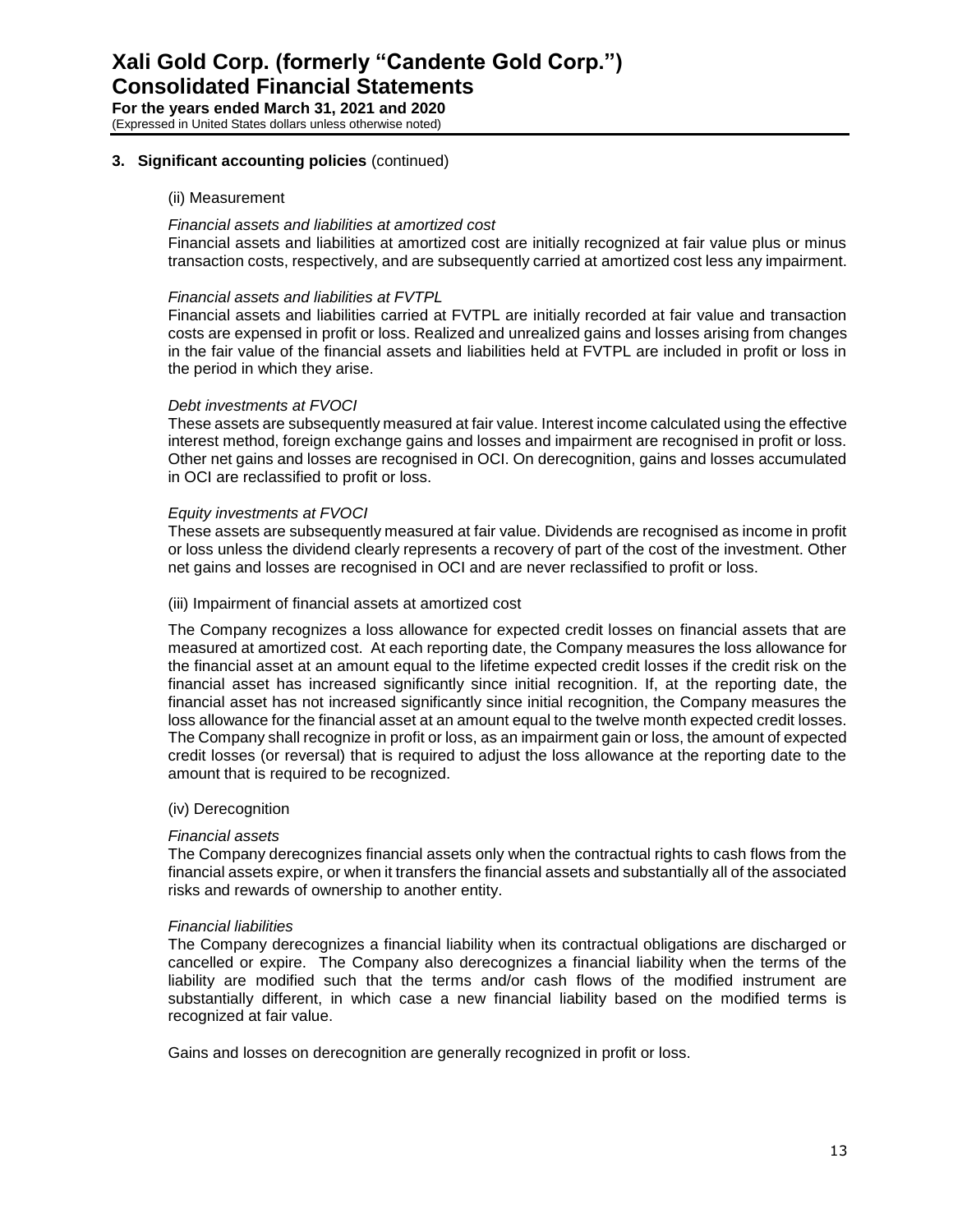## **3. Significant accounting policies** (continued)

#### **g. Income taxes**

#### *Current taxation*

Current tax is the expected tax payable on the taxable income for the year, using tax rates substantively enacted at the reporting date, and any adjustment to tax payable in respect of previous years. Income tax expense is recognized in profit or loss except to the extent that it relates to items recognized directly in equity, in which case it is recognized in equity.

## *Deferred taxation*

Deferred tax is recognized by providing for temporary differences between the carrying amounts of assets and liabilities for financial reporting purposes and the amounts used for taxation purposes.

Deferred tax is measured at the tax rates that are expected to be applied to temporary differences when they reverse, based on the laws that have been substantively enacted by the reporting date. Deferred tax assets and liabilities are offset if there is a legally enforceable right to offset current tax liabilities and assets, and they relate to income taxes levied by the same tax authority on the same taxable entity, or on different tax entities, but they intend to settle current tax liabilities and assets on a net basis or their tax assets and liabilities will be realized simultaneously.

A deferred tax asset is recognized to the extent that it is probable that future taxable profits will be available against which the temporary difference can be utilized. Deferred tax assets are reviewed at each reporting date and are reduced to the extent that it is no longer probable that the related tax benefit will be realized. Additional income taxes that arise from the distribution of dividends are recognized at the same time that the liability to pay the related dividend is recognized. Deferred income tax is provided on temporary differences arising on investments in subsidiaries and associates, except where, the timing of the reversal of the temporary difference is controlled by the Company and it is probable that the temporary difference will not reverse in the foreseeable future.

# **h. Share-based payments**

Employees (including directors and senior executives) of the Company may receive a portion of their remuneration in the form of share-based payment transactions, whereby employees render services as consideration for equity instruments ("equity-settled transactions").

The costs of equity-settled transactions with employees are measured by reference to the fair value at the date on which they are granted.

In situations where equity instruments are issued for goods or services, the share-based payment is measured at the fair value of the goods and services received. Where the consideration cannot be specifically identified, they are measured at the fair value of the share-based payment.

The costs of equity-settled transactions are recognized, together with a corresponding increase in equity, over the period in which the performance and/or service conditions are fulfilled, ending on the date on which the relevant employees become fully entitled to the award ("the vesting date"). The cumulative expense is recognized for equity-settled transactions at each reporting date until the vesting date reflects the Company's best estimate of the number of equity instruments that will ultimately vest.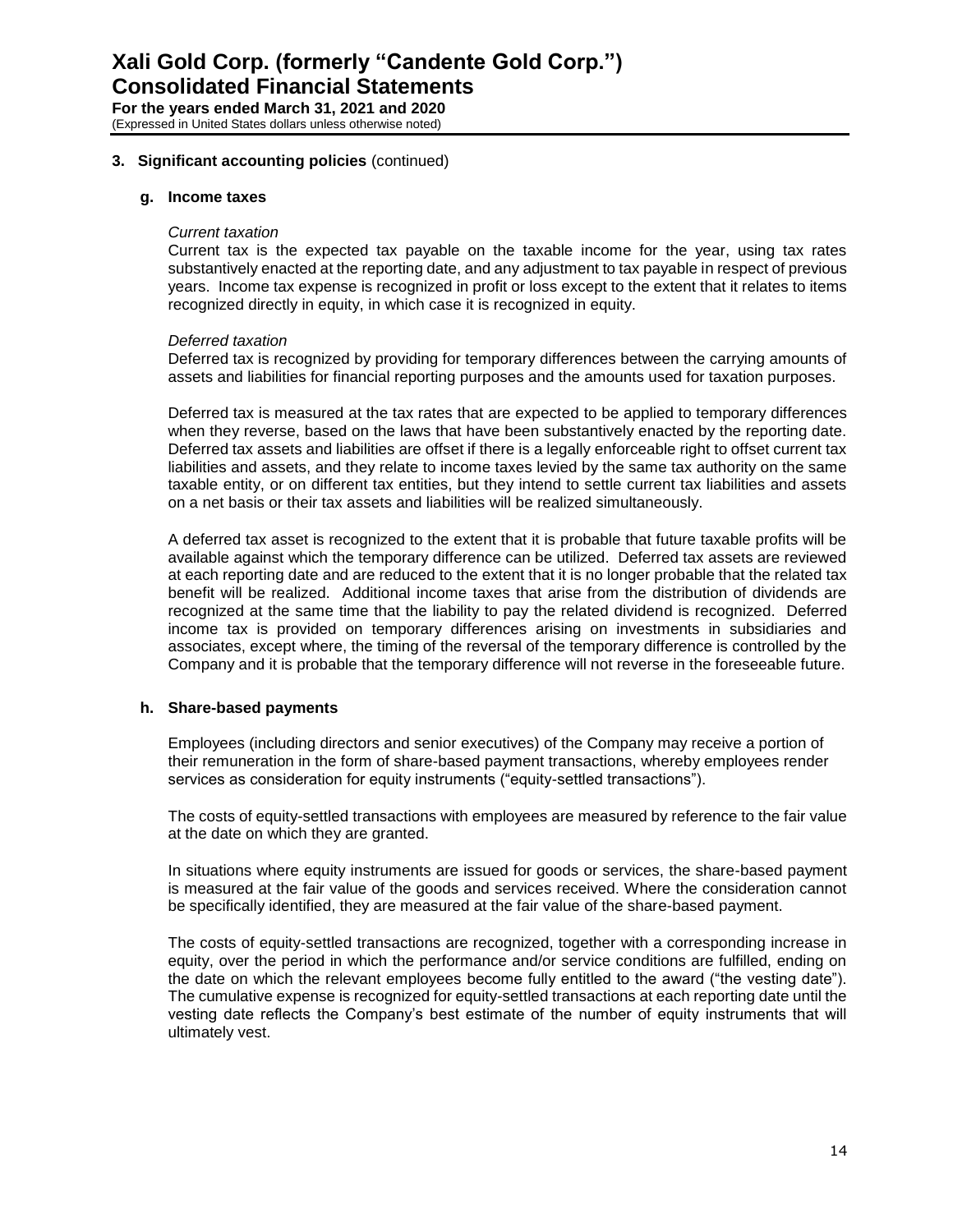# **3. Significant accounting policies** (continued)

# **h. Share-based payments** (continued)

No expense is recognized for awards that do not ultimately vest, except for awards where vesting is conditional upon a market condition, which are treated as vesting irrespective of whether or not the market condition is satisfied provided that all other performance and/or service conditions are satisfied.

Where the terms of an equity-settled award are modified, the minimum expense recognized is the expense as if the terms had not been modified. An additional expense is recognized for any modification that increases the total fair value of the share-based payment arrangement or is otherwise beneficial to the employee as measured at the date of modification. The dilutive effect of outstanding options is reflected in the computation of diluted earnings per share.

# **i. Warrants issued in equity financing transactions**

The Company engages in equity financing transactions to obtain the funds necessary to continue operations and explore and evaluate mineral properties. These equity financing transactions may involve the issuance of common shares or units. A unit comprises a certain number of common shares and a certain number of share purchase warrants. Depending upon the terms and conditions of each equity financing agreement, the warrants are exercisable into additional common shares prior to expiry at a price stipulated by the agreement. Warrants that are part of units are valued using the residual value method and are included in equity with the common shares that were concurrently issued. Warrants that are issued as payment for an agency fee or other transaction cost are accounted for as share-based payments.

# **j. Provisions**

Provisions are recognized when the Company has a present obligation (legal or constructive) that has arisen as a result of a past event and it is probable that a future outflow of resources will be required to settle the obligation, provided that a reliable estimate can be made of the amount of the obligation. Provisions are measured at the present value of the expenditures expected to be required to settle the obligation using a pre-tax rate that reflects current market assessments of the time value of money and the risk specific to the obligation. Any increase in a provision due solely to passage of time is recognized as interest expense.

# **k. Impairment of non-financial assets**

# *Impairment of non-financial assets*

At each date of the statement of financial position, the Company reviews the carrying amounts of its tangible and intangible assets to determine whether there is an indication that those assets have suffered an impairment loss. If any such indication exists, the recoverable amount of the asset is estimated in order to determine the extent of the impairment loss (if any). Where it is not possible to estimate the recoverable amount of an individual asset, the Company estimates the recoverable amount of the cash-generating unit to which the assets belong. Recoverable amount is the higher of fair value less costs to sell and value in use. In assessing value in use, the estimated future cash flows are discounted to their present value using a pre-tax discount rate that reflects current market assessments of the time value of money and the risks specific to the asset.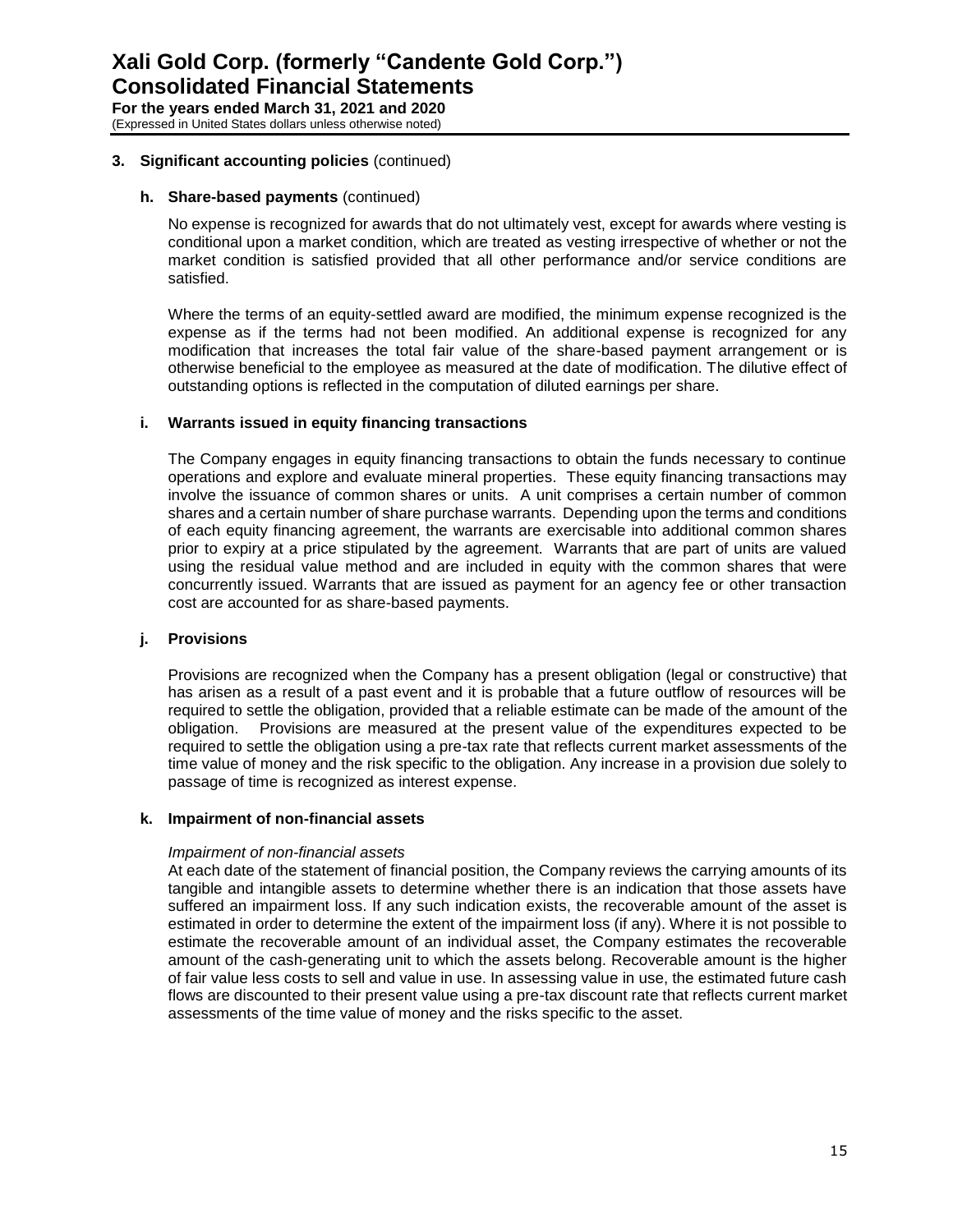# **3. Significant accounting policies** (continued)

# **k. Impairment of non-financial assets** (continued)

If the recoverable amount of an asset (or cash-generating unit) is estimated to be less than its carrying amount, the carrying amount of the asset (or cash-generating unit) is reduced to its recoverable amount. An impairment loss is recognized in the statement of loss and comprehensive loss, unless the relevant asset is carried at a revalued amount, in which case the impairment loss is treated as a revaluation decrease. Where an impairment loss subsequently reverses, the carrying amount of the asset (cash-generating unit) is increased to the revised estimate of its recoverable amount, but so that the increased carrying amount does not exceed the carrying amount that would have been determined had no impairment loss been recognized for the asset (or cashgenerating unit) in prior years.

# **l. Loss per share**

Basic earnings/(loss) per share is calculated as net profit/(loss) attributable to shareholders, divided by the weighted average number of ordinary shares.

Diluted earnings per share is calculated as net profit attributable to owners of the parent, adjusted for:

- The after-tax effect of dividends and interest associated with dilutive potential ordinary shares that have been recognized as expenses
- Other non-discretionary changes in revenues or expenses during the period that would result from the dilution of potential ordinary shares divided by the weighted average number of ordinary shares and dilutive potential ordinary shares, adjusted for any bonus element.

The Company has incurred losses since its inception and, therefore, basic loss per share has been equal to diluted loss per share as these impacts would be anti-dilutive.

# **m. Leases**

At inception of a contract, the Company assesses whether the contract is, or contains, a lease. A contract is, or contains, a lease if the contract conveys the right to control the use of an identified asset for a period of time in exchange for consideration.

Leases of right-of-use assets are recognized at the lease commencement date at the present value of the lease payments that are not paid at that date. The lease payments are discounted using the interest rate implicit in the lease, if that rate can be readily determined, and otherwise at the Company's incremental borrowing rate. At the commencement date, a right-of-use asset is measured at cost, which is comprised of the initial amount of the lease liability adjusted for any lease payments made at or before the commencement date, plus any decommissioning and restoration costs, less any lease incentives received.

Each lease payment is allocated between repayment of the lease principal and interest. Interest on the lease liability in each period during the lease term is allocated to produce a constant periodic rate of interest on the remaining balance of the lease liability. Except where the costs are included in the carrying amount of another asset, the Company recognizes in profit or loss (a) the interest on a lease liability and (b) variable lease payments not included in the measurement of a lease liability in the period in which the event or condition that triggers those payments occurs. The Company subsequently measures a right-of-use asset at cost less any accumulated depreciation and any accumulated impairment losses; and adjusted for any remeasurement of the lease liability.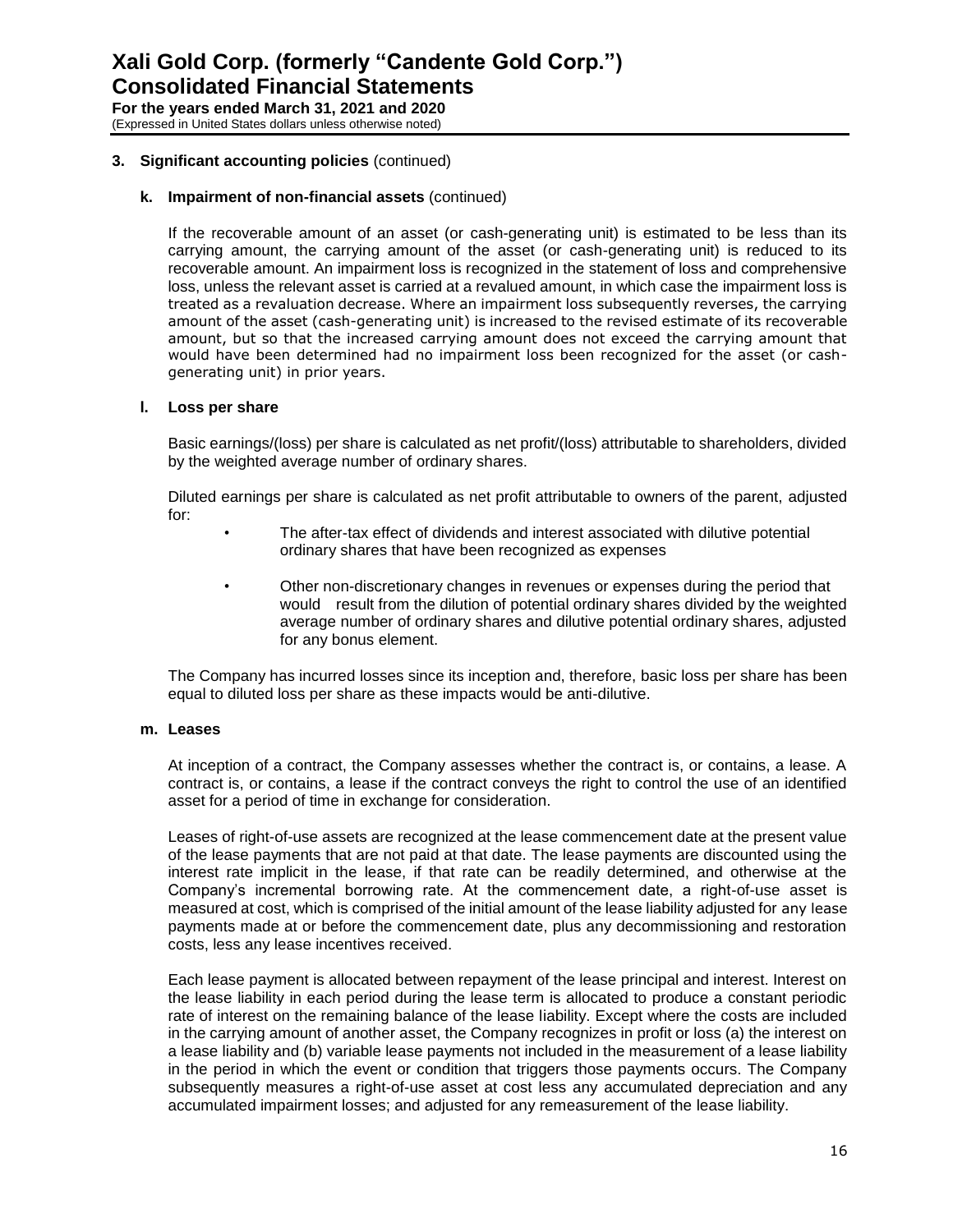# **3. Significant accounting policies** (continued)

# **m. Leases** (continued)

Right-of-use assets are depreciated over the shorter of the asset's useful life and the lease term, except where the lease contains a bargain purchase option a right-of-use asset is depreciated over the asset's useful life.

# **n. Future accounting standards**

As the date of authorization of these consolidated financial statements, certain new standards and amendments to existing standards have been published by the IASB that are not yet effective and have not been adopted early by the Company. Management anticipates that all relevant pronouncements will be adopted in the Company's accounting policies for the first period beginning after the effective date of the pronouncement. New standards, interpretations and amendments are not expected to have a material impact on the Company's consolidated financial statements.

# **4. Unproven mineral right interests**

 As at March 31, 2021 and 2020, the Company's capitalized unproven mineral right interests costs are as follows:

|                            |   | <b>Balance at April 1.</b><br>2020 | <b>Acquisition costs</b><br>and additions |      | Impairment |      | <b>Balance at March</b><br>31, 2021 |
|----------------------------|---|------------------------------------|-------------------------------------------|------|------------|------|-------------------------------------|
| <b>Mexican Properties</b>  |   |                                    |                                           |      |            |      |                                     |
| El Oro - Hardrock          |   |                                    | \$<br>$\sim$                              | - \$ |            | - \$ |                                     |
| <b>Cocula Project</b>      |   | $\blacksquare$                     | 32,400                                    |      | ۰.         |      | 32,400                              |
| <b>Peruvian Properties</b> |   | 215.130                            | 4,360                                     |      | (219, 489) |      |                                     |
| Value-added tax            |   | 75,973                             | 2,695                                     |      | (65,087)   |      | 13,581                              |
| <b>Closing balance</b>     | æ | 291,104                            | 39,455                                    |      | (284, 576) |      | 45,983                              |

|                           |   | Balance at April 1, Acquisition costs and |     |            |    |            |     | Balance at March 31, |
|---------------------------|---|-------------------------------------------|-----|------------|----|------------|-----|----------------------|
|                           |   | 2019                                      |     | additions  |    | Impairment |     | 2020                 |
| <b>Mexican Properties</b> |   |                                           |     |            |    |            |     |                      |
| El Oro - Hardrock         | S |                                           | \$. | $\sim 100$ | -S | $\sim$     | \$. |                      |
| Peruvian Properties       |   | 212,538                                   |     | 2,592      |    |            |     | 215,130              |
| Value-added tax           |   | 74.762                                    |     | 1.211      |    |            |     | 75,973               |
| Closing balance           |   | 287,301                                   |     | 3,803      |    | 0          |     | 291,104              |

# **Mexican Properties:**

# **El Oro – Hardrock**

On January 31, 2017, the Company acquired the remaining 30% interest in the El Oro Project (the "El Oro Project") in Mexico (the "Transferred Interest") from Desarollos Mineros San Luis, S.A. de C.V. ("DMSL"), a subsidiary of Goldcorp Inc. ("Goldcorp"). The Company now holds a 100% interest in the El Oro Project as it had previously earned a 70% interest in the El Oro Project from Goldcorp. As consideration for the acquisition of the Transferred Interest, the Company agreed to issue to DMSL (or its nominee) an aggregate of 5,000,000 common shares of the Company. 1,000,000 common shares were issued on the date of acquisition of the Transferred Interest (issued with a fair value of \$26,861 (CDN\$35,000)) and further tranches of 1,000,000 common shares are to be issued to DMSL (or its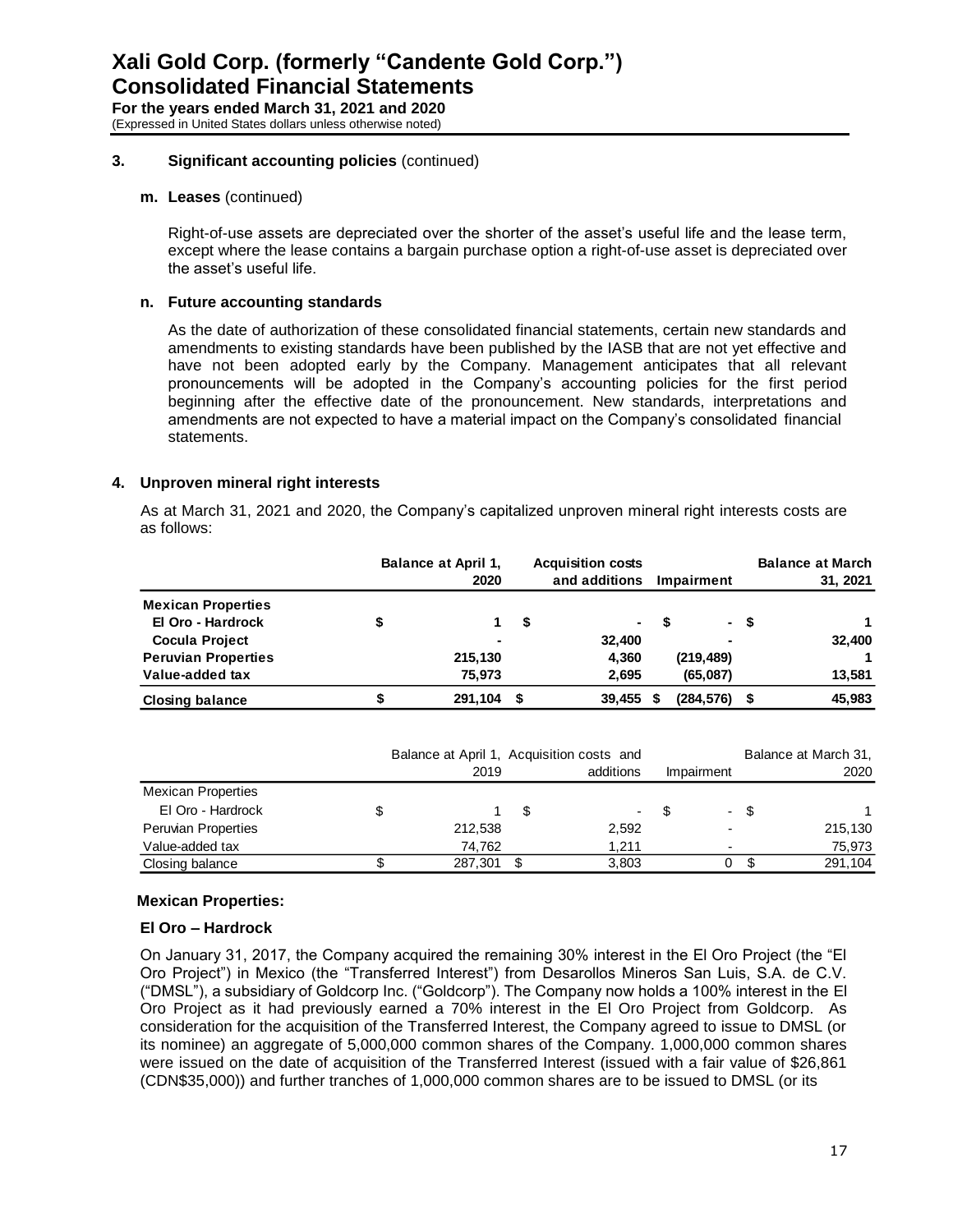# **4. Unproven mineral right interests** (continued)

nominee) on the four successive anniversary dates, with the Company having the right but not the obligation to issue any or all of such 4,000,000 common shares in advance of such anniversary dates in its sole discretion. The 4,000,000 common shares were fair valued at \$107,444 (CDN\$140,000) and were recorded as an obligation to issue shares as at March 31, 2017. During the year ended March 31, 2020, 2,000,000 of the 4,000,000 common shares were issued and the obligation to issue shares was reduced to \$53,722. During the year ended March 31, 2021, 1,000,000 common shares were issued and the obligation to issue shares was reduced to \$26,861 (Note 6b).

The property consists of twenty-six claims and is subject to two 3% net smelter return ("NSR") royalty agreements. One agreement is on twenty of the twenty-six claims and the other is on twelve of the twenty-six claims.

For the year ended March 31, 2017, bi-annual land holding payments were made by Goldcorp. When the Company acquired the remaining 30% of the El Oro property in January 2017, these payments became the responsibility of the Company, and, as at March 31, 2021, \$1,255,427 (March 31, 2020 - \$756,392) has been accrued as a liability to the Mexican government for land holding costs.

# **El Oro Mine Tailings**

During the year ended March 31, 2014, the Company signed an agreement with the Municipality of El Oro ("Municipality") that provides the Company with the access and processing rights to tailings deposits. Upon signing the agreement, \$25,000 was due and paid with monthly contributions of \$3,000 for community projects. The Municipality cancelled the obligation to pay \$3,000 per month in April 2015, when their tourist activities in the San Juan tunnel started interfering with normal usage of the tunnel by the Company. Under the terms of the agreement, the Company will pay an 8% net profits interest ("NPI") royalty to the Municipality on any products produced from the tailings properties. The Company is entitled to retain the first \$1,500,000 of the 8% NPI payable to the Municipality.

On March 8, 2016, the Company entered into an agreement with Sun River Gold Corp. ("SRG") to grant SRG the right and option to earn a 51% interest in the Company's tailings project in El Oro Mexico. On November 9, 2018, the 2016 Agreement was superseded by a new Letter of Intent ("LOI") granting SRG the right and option to further test and, if proven economic, develop and operate the Company's tailings project in El Oro Mexico, through an indirect ownership of the Company's Mexican subsidiary, Minera CCM EL Oro Jales, S.A. de C.V. ("CCM El Oro Jales"), according to the agreement CCM EL Oro Jales executed with the Municipality of El Oro.

The LOI was superseded by a definitive agreement signed in November 2018. In order to exercise the option, SRG is required to make staged payments totaling US\$300,000 (paid), over a period of fifteen months, commencing upon the date of signing of the LOI; bring the mine tailings properties into commercial production within 36 months of the effective date of the option agreement; and grant to the Company a 10% of NPI royalty on production from the properties. The definitive agreement also allows

SRG to reduce the NPI payable to the Company from 10% to 5% by paying an additional US\$200,000 in increments of \$50,000 at the end of each quarter, commencing 18 months from the date of the LOI.

During the year ended March 31, 2021, the Company received the final payments of \$110,325 (March 31, 2020 - \$89,675) of which \$5,325 was applied directly against certain general and administrative fees from Sun River required to reduce the NPI to 5%.

Upon making the totality of the staged payments and, if commercial production has been achieved by October 31, 2021, Sun River will indirectly acquire a 100% interest in the subsidiary Minera CCM El Oro Jales.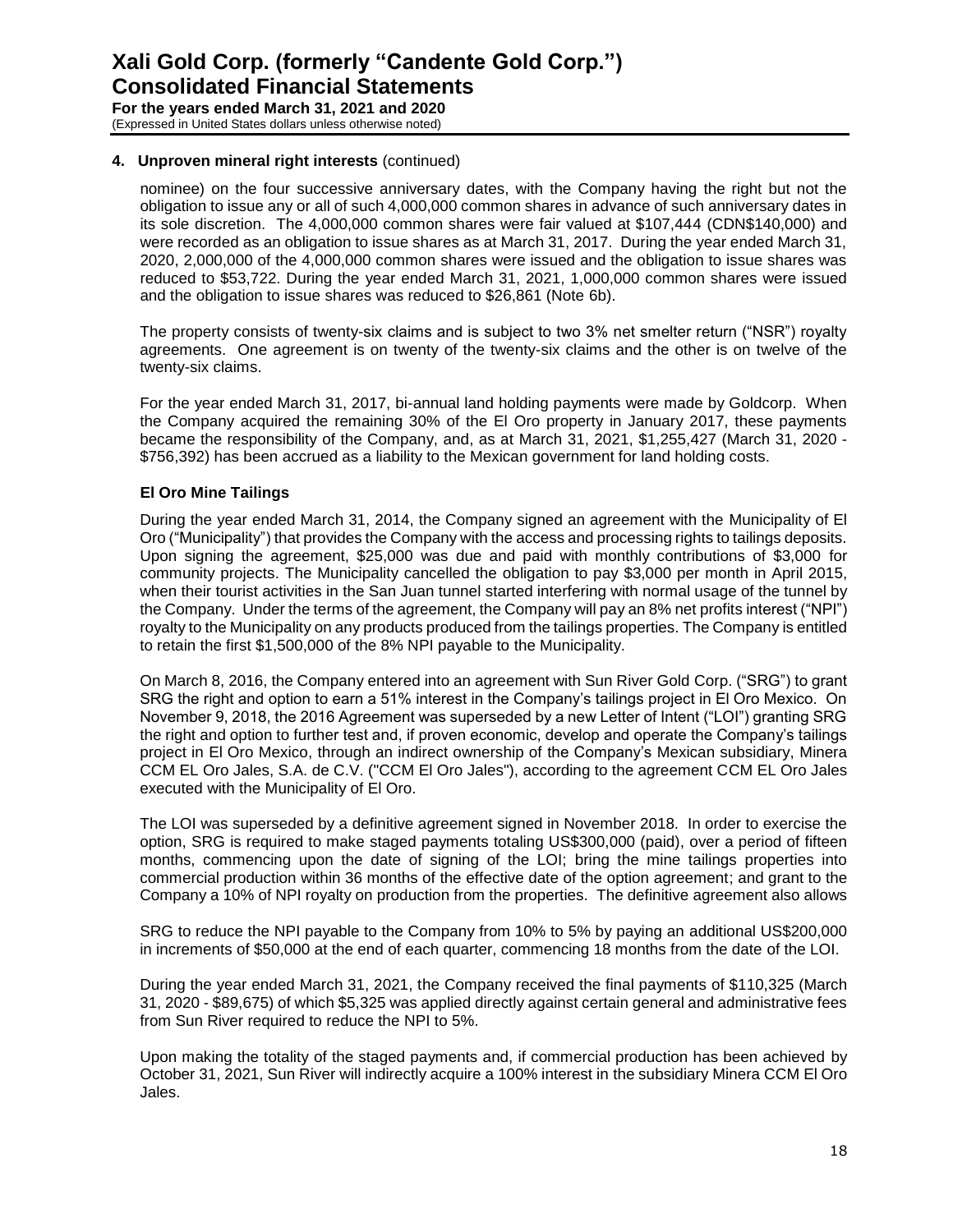# **4. Unproven mineral right interests** (continued)

# **Cocula property**

On November 25, 2020 the Company entered into an agreement with concession holders for the right to explore certain concessions, referred to as the Cocula Gold Project ("Cocula Project"), in Jalisco State, Mexico. Under the terms of the agreement, the Company will have three years to bring the project to commercial production and must make the following payments in cash:

- i) A payment of \$20,000 on the execution date (paid);
- ii) A payment of \$20,000 six months following the execution date (paid subsequent to year end);
- iii) A payment of \$25,000 twelve months following the execution date;
- iv) A payment of \$30,000 eighteen months following the execution date;
- v) A payment of \$35,000 twenty-four months following the execution date;
- vi) A payment of \$45,000 thirty months following the execution date;
- vii) A payment of \$55,000 thirty-six months following the execution date;

Should the Company be unable to reach commercial production within three years of the execution date, it has the right to extend the term for an additional two years in the event it is demonstrated by one or more mining experts paid by the Company that such extension is needed for the commencement of the commercial production.

# **Peruvian properties:**

As at March 31, 2021, the Company has maintained in good standing a portion of the Tres Marias and Las Brujas properties. There is a legal mortgage over the mining concession associated with the Tres Marias property of \$50,000 and a 1.5% NSR royalty on the sale of mineral products extracted from the concession, both in favour of a third party. As of March 31, 2021, the Company has recorded an impairment loss of \$284,576, as the Company has no immediate plans to pursue the property; however, the Company will maintain the title to the property and will continue to seek opportunities

# **5. Equipment**

# **Mill**

On September 23, 2020, the Company closed on a definitive agreement with Magellan Acquisition Corp. ("Magellan") that gives the Company through its wholly owned subsidiary Minera Xali Oro S.A. de C.V. in Mexico the right to earn up to a 100% interest in an ore mill processing plant located in San Dieguito de Arriba, Mexico (the "SDA Plant") and take over an option agreement on the El Dorado property (Note 12). Under the terms of the agreement the Company is required to make the following payments in cash and common shares:

- i) A payment of \$5,000 upon signing (paid);
- ii) 5,000,000 common shares upon the completion of due diligence and the signing of a definitive agreement to earn a 10% interest (issued – Note 7b);
- iii) Common shares with a value of \$100,000 on or before March 23, 2021 to earn a 20% interest (1,428,571 shares issued subsequent to year end);
- iv) Common shares with a value of \$150,000 on or before September 23, 2021 to earn a 30% interest;
- v) Common shares with a value of \$275,000 on or before March 23, 2022 to earn a 50% interest;
- vi) Common shares with a value of \$400,000 on or before September 23, 2022 to earn a 70% interest and
- vii) Common shares with a value of \$500,000 on or before March 23, 2023 to earn a 100% interest.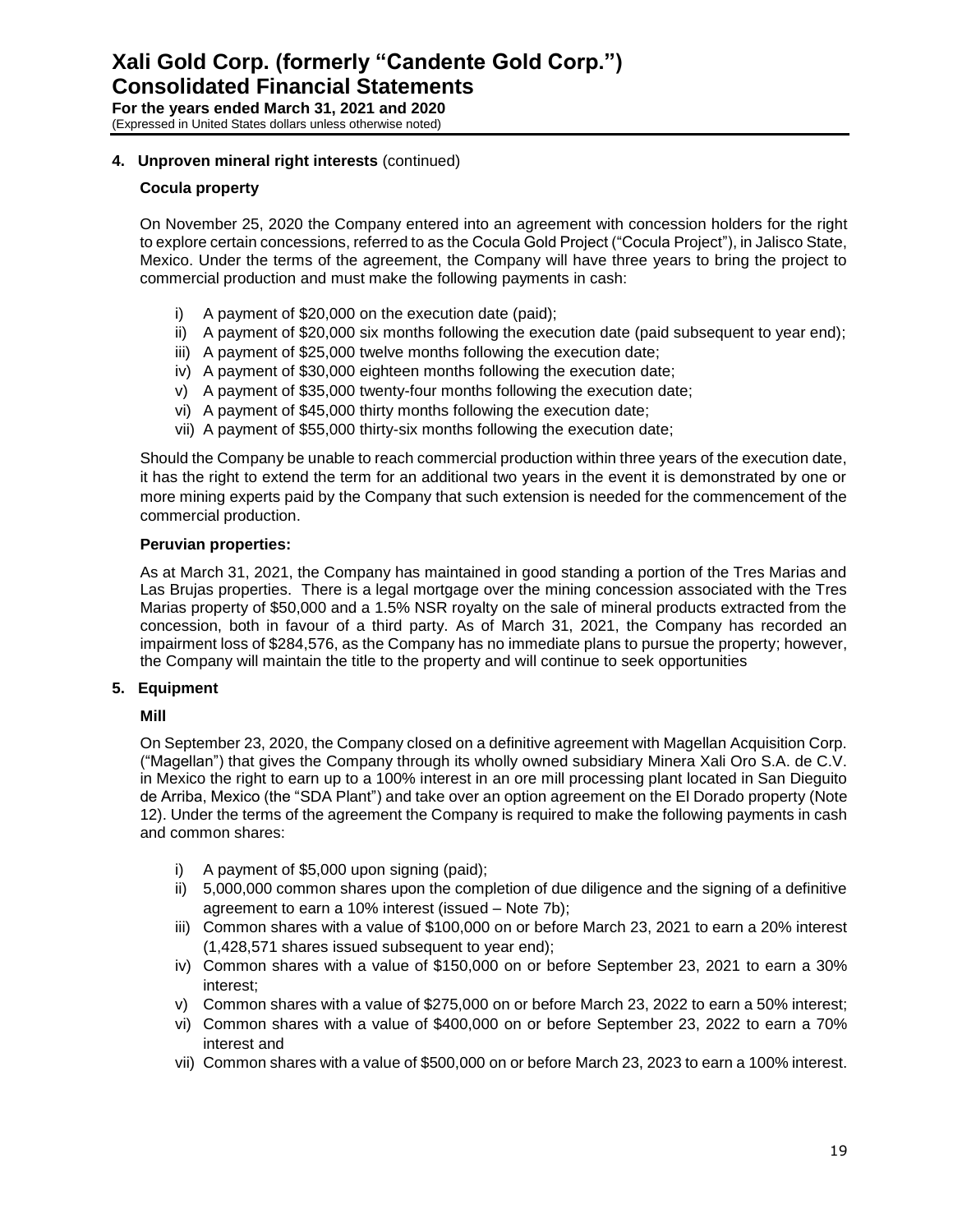# **5. Equipment** (continued)

The total number of shares to be issued for the 100% interest will not exceed 33,500,000 common shares. As of March 31, 2021, the Company has acquired 10% interest by complying with (i) and (ii) noted above.

The Company can, at its discretion, elect to terminate this agreement either by serving a notice of termination in writing or by failure to complying with options (ii) through (vii) noted above within the prescribed time for each option. On such a termination event, the Company shall pay a penalty of US\$5 per tonne of ore processed for a period 24 months. This rate will be reduced in proportion to the Company's ownership interests prior to such termination.

A continuity schedule of the Company's equipment is as follows:

|                                                                                                                               | Equipment      | <b>SDA Plant</b>     | Total          |
|-------------------------------------------------------------------------------------------------------------------------------|----------------|----------------------|----------------|
| Cost                                                                                                                          |                |                      |                |
| As at March 31, 2019                                                                                                          | \$<br>5,745    | \$<br>-              | \$<br>5,745    |
| Additions                                                                                                                     |                |                      |                |
| <b>Disposals</b>                                                                                                              |                |                      |                |
| As at March 31, 2020                                                                                                          | 5,745          |                      | 5,745          |
| <b>Additions</b>                                                                                                              |                | 198,675              | 198,675        |
| <b>Disposals</b>                                                                                                              |                |                      |                |
| As at March 31, 2021                                                                                                          | \$<br>5,745    | \$<br>198,675        | \$<br>204,420  |
|                                                                                                                               |                |                      |                |
| <b>Accumulated depreciation</b>                                                                                               |                |                      |                |
| As at March 31, 2019                                                                                                          | \$<br>(3,083)  | \$<br>-\$            | (3,083)        |
| Additions                                                                                                                     | (1, 558)       |                      | (1, 558)       |
| Disposals                                                                                                                     |                |                      |                |
| As at March 31, 2020                                                                                                          | (4, 641)       |                      | (4,641)        |
| Additions                                                                                                                     | (326)          |                      | (326)          |
| <b>Disposals</b>                                                                                                              |                |                      |                |
| As at March 31, 2021                                                                                                          | \$<br>(4, 967) | \$<br>$\blacksquare$ | \$<br>(4, 967) |
|                                                                                                                               |                |                      |                |
| Net book value                                                                                                                |                |                      |                |
| As at March 31, 2020                                                                                                          | \$<br>1,104    | \$                   | \$<br>1,104    |
| As at March 31, 2021                                                                                                          | \$<br>778      | \$<br>198,675        | \$<br>199,453  |
| The SDA Plant requires certain restorations to be commissioned, accordingly, no depreciation was recorded since it is not yet |                |                      |                |

iDA Mant requires certain restorations to be commissioned, accordingly, no depreciation w as recorded since it is not yet available for its intended use.

# **6. Accounts payable and accrued liabilities**

|                                                |   | March 31, 2021       |    | March 31, 2020     |
|------------------------------------------------|---|----------------------|----|--------------------|
| Accounts payable<br><b>Accrued liabilities</b> | S | 1,489,285<br>949.866 | -S | 914,168<br>768,835 |
|                                                | S | 2,439,151            |    | 1,683,003          |

From accounts payable \$1,255,427 relates to mining fees (note 4), and from accrued liabilities \$341,561 is due to directors and officers of the Company while \$608,305 is due to Candente Copper Corp (note 8b).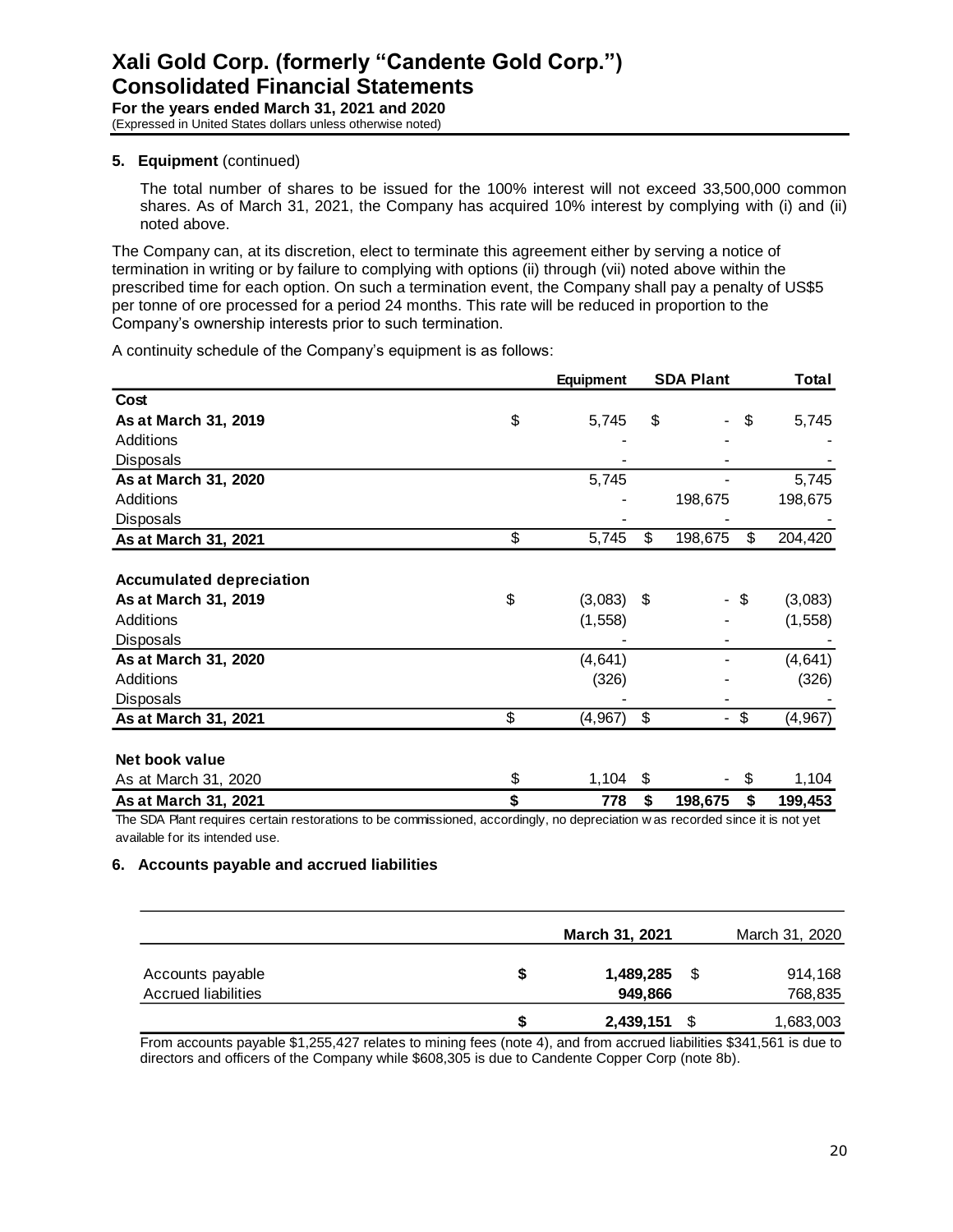# **7. Capital and equity reserve**

# **a. Shares authorized**

The Company has an unlimited number of common shares with no par value.

# **b. Shares issued**

At March 31, 2021, the Company had 119,206,923 (March 31, 2020 – 109,206,923) common shares issued and outstanding.

During the year ended March 31, 2021, the following common shares were issued:

1,000,000 common shares were issued to DMSL at a value of \$26,861 in accordance with the agreement for the acquisition of the Transferred Interest (Note 4);

4,000,000 common shares issued at a price of CDN\$0.05 per share for gross proceeds of CDN\$200,000 via private placement for proceeds of \$152,880; and

5,000,000 common shares issued at a value of \$193,675 in accordance with the agreement for the SDA Plant (Note 5).

During the year ended March 31, 2020, 2,000,000 common shares were issued to DMSL in accordance with the agreement for the acquisition of the Transferred Interest (Note 4).

# **c. Share options**

The Company has an incentive share option plan (the "Plan"). Under the Plan a total of 10% of the Company's outstanding common shares are reserved for the issuance of shares at discretion of the Board of Directors. Terms of each option award is fixed by the Board of Directors at time of grant. Share option awards have a maximum term of ten years.

Stock option transactions for the years ended March 31, 2021 and 2020 were as follows:

|                                           |                | <b>Weighted Average</b> |
|-------------------------------------------|----------------|-------------------------|
|                                           | Number of      | <b>Exercise Price</b>   |
|                                           | <b>Options</b> | (CDN\$)                 |
| Options outstanding March 31, 2019        | 9,695,000      | 0.06                    |
| Options granted                           | 250,000        | 0.05                    |
| Options expired                           | (2, 445, 000)  | 0.09                    |
| Options outstanding March 31, 2020        | 7,500,000      | 0.05                    |
| Options granted                           | 3,200,000      | 0.05                    |
| <b>Options outstanding March 31, 2021</b> | 10,700,000     | 0.05                    |

During the year ended March 31, 2021, the Company granted a total of 3,200,000 incentive stock options (1,200,000 to senior officers; 1,000,000 to directors and 1,000,000 to consultants). The options are exercisable at \$0.05 per common share for a period of five years.

During the year ended March 31, 2020, the Company granted 250,000 stock options to a director. The options are exercisable at \$0.05 per common share for a period of five years from the date of issue.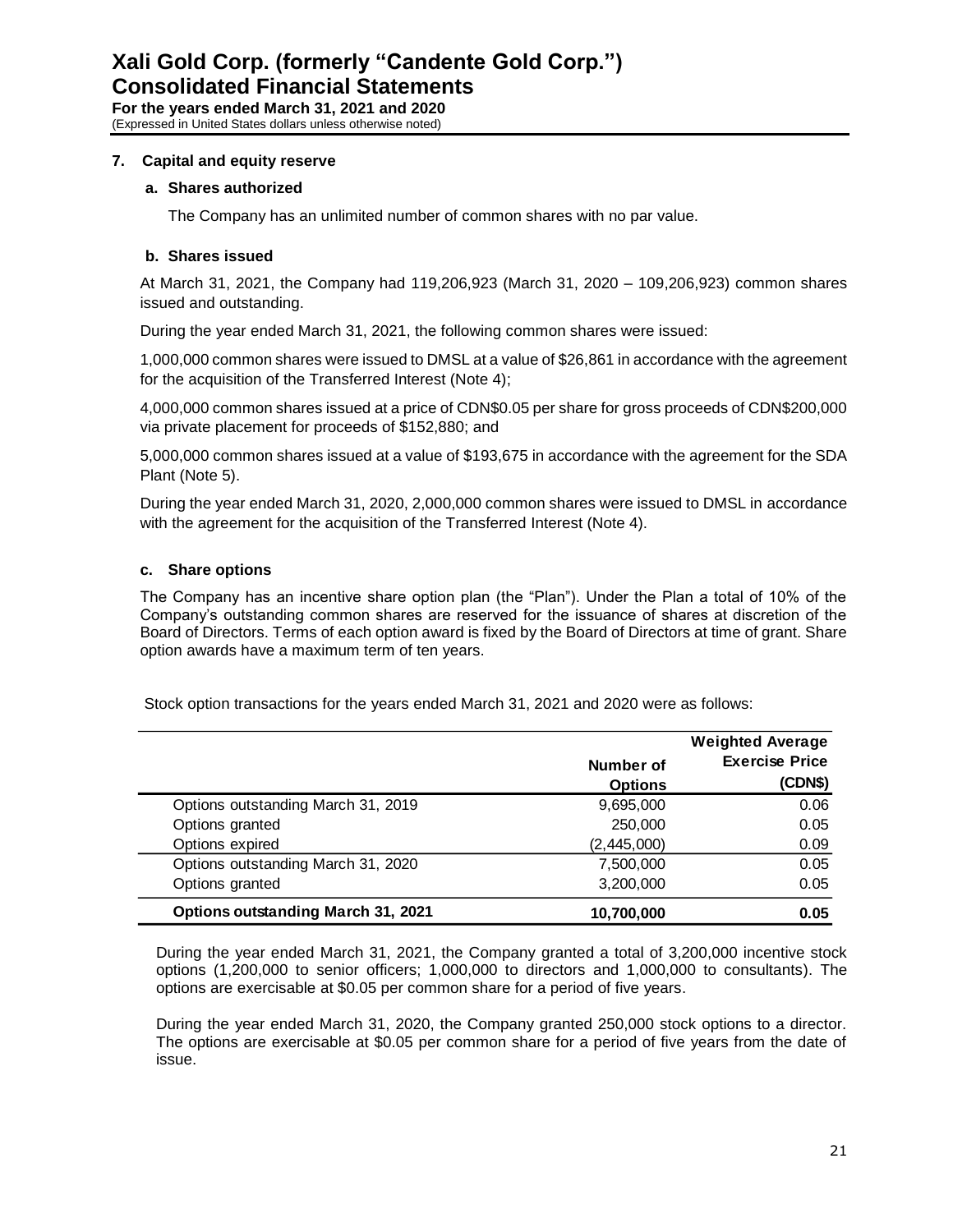(Expressed in United States dollars unless otherwise noted)

# **7. Capital and equity reserve** (continued)

## **c. Share options** (continued)

As at March 31, 2021, the following options were exercisable and outstanding:

|                   | Outstanding           |            | <b>Exercisable</b>       |           |                    |
|-------------------|-----------------------|------------|--------------------------|-----------|--------------------|
|                   | <b>Exercise price</b> |            | Number of Exercise price | Number of |                    |
| <b>Grant date</b> | (CDN\$)               | options    | (CDN\$)                  | options   | <b>Expiry date</b> |
| 20-May-16         | 0.05                  | 5,000,000  | 0.05                     | 5,000,000 | 20-May-26          |
| 28-Feb-17         | 0.05                  | 300,000    | 0.05                     | 300,000   | 28-Feb-22          |
| 28-Feb-17         | 0.05                  | 250,000    | 0.05                     | 250,000   | 28-Feb-27          |
| 07-May-18         | 0.05                  | 1,450,000  | 0.05                     | 1,450,000 | 07-May-23          |
| 01-Oct-18         | 0.05                  | 250,000    | 0.05                     | 250,000   | 01-Oct-23          |
| 29-Jul-19         | 0.05                  | 250,000    | 0.05                     | 125,000   | 29-Jul-24          |
| 18-Jan-21         | 0.05                  | 3,200,000  | 0.05                     | 800,000   | 18-Jan-26          |
|                   | 0.05                  | 10,700,000 | 0.05                     | 8,175,000 |                    |

The Company used the Black-Scholes Option Pricing model under the following weighted average assumptions and recorded total share-based payments expense for the years ended March 31, 2021 and 2020, of \$59,799 and \$5,075, respectively for the vested portion of options granted. The total fair value of options granted was \$140,999 (2020 - \$4,333) or \$0.056 (2020 - \$0.017) per option.

|                          | Year ended     | Year ended March |
|--------------------------|----------------|------------------|
|                          | March 31, 2021 | 31, 2020         |
| Dividend yield           | $0.00\%$       | 0.00%            |
| Risk-free interest rate  | 0.42%          | 1.46%            |
| Expected life of options | 5 years        | 5 years          |
| Annualized volatility    | 162.29%        | 165.05%          |
| Forfeiture rate          | Nil            | Nil              |

#### **d. Warrants**

At March 31, 2021, and 2020, the Company had 5,000,000 warrants exercisable at \$0.10 until August 20, 2021.

#### **e. Reserves**

Other *reserve:*

Other reserve records the reserve resulting from the acquisition of subsidiaries.

#### *Equity settled employee compensation and warrants reserve*

Equity settled employee compensation and warrants reserve consists of share-based payments expense and other warrant payments. When stock options or warrants are exercised, the corresponding amount will be transferred from this reserve to share capital.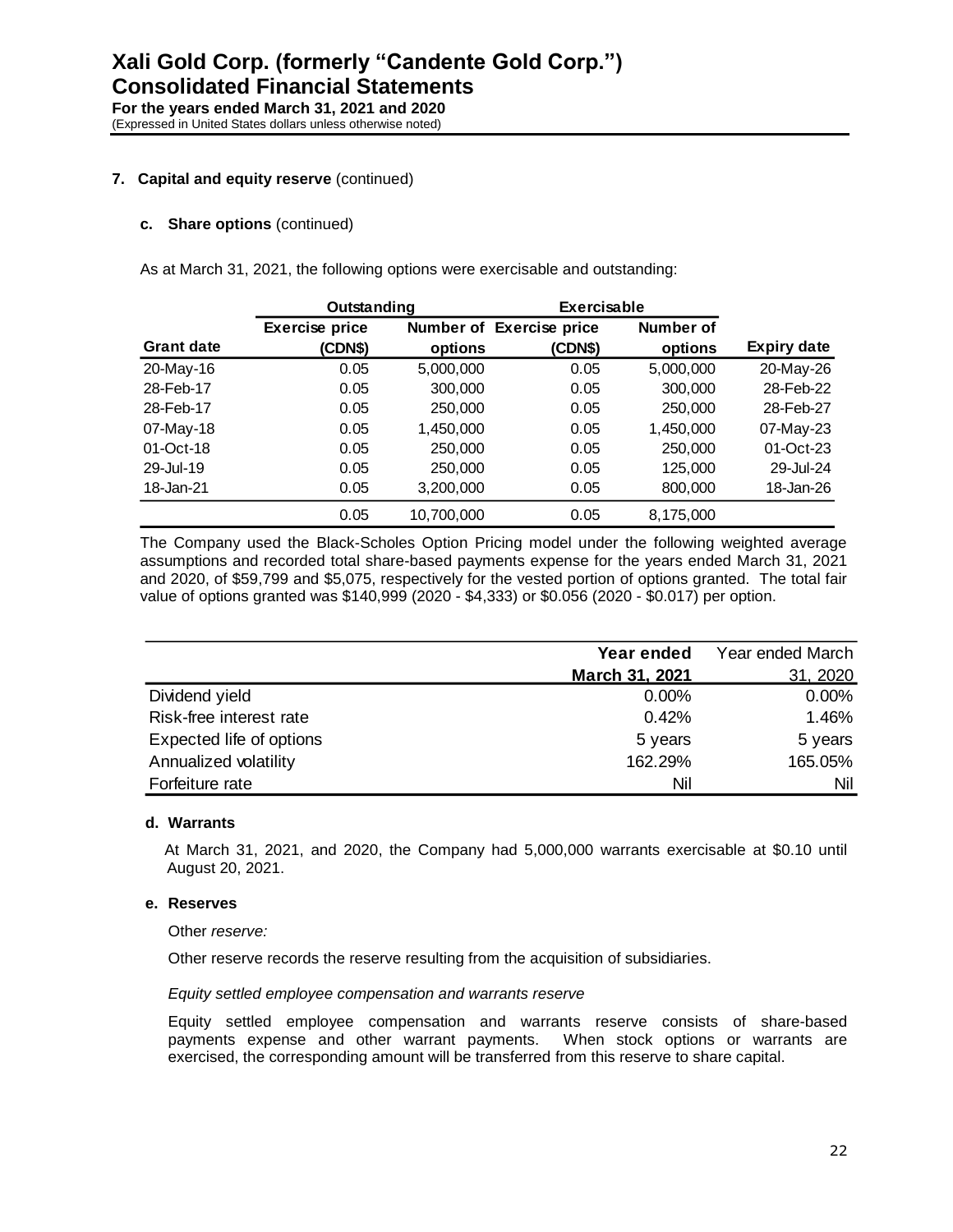# **7. Capital and equity reserve** (continued)

## **e. Reserves** (continued)

## *Foreign currency reserve:*

Foreign currency reserve records unrealized exchange differences arising on translation of group companies that have a functional currency other than the Company's reporting currency.

# **f. Obligation to issue shares**

Obligation to issue shares consists of the fair value of 1,000,000 (2020 – 2,000,000) common shares that are due to be issued to DMSL for the acquisition of the Transferred Interest (Note 4).

## **8. Related party disclosures**

The Company's related parties consist of companies owned by executive officers and directors. The following is a list of related parties that the Company enters into trading transactions with:

- Ridley Rocks Inc. Management fees;
- SW Project Management Project management and engineering fees;
- Candente Copper Corp. shared administrative expenses with a company related by directors and management in common; and
- Lotz CPA Inc. Financial services, fees thereto.

# **a. Related party transactions**

The Company incurred the following compensation with companies controlled by members of management and with directors.

|                      |              | Year ended March 31, |        |  |
|----------------------|--------------|----------------------|--------|--|
|                      | 2021         |                      | 2020   |  |
| Management fees      | $128,032$ \$ |                      | 59,175 |  |
| Share-based payments | 42.795       |                      | 4,901  |  |
|                      | 170,827      | S                    | 64,076 |  |

Share-based payments are the expensing of the fair value of options issued to directors and key management personnel during the period ended March 31, 2021 and 2020.

# **b. Balance owing**

Amounts due to related parties are unsecured, non-interest bearing and due on demand. Accounts payable at March 31, 2021 includes \$341,561 (March 31, 2020 - \$217,121) owing to directors and officers and \$608,305 (March 31, 2020 - \$500,521) owing to Candente Copper Corp., a shareholder of the Company who also shares common directors and officers.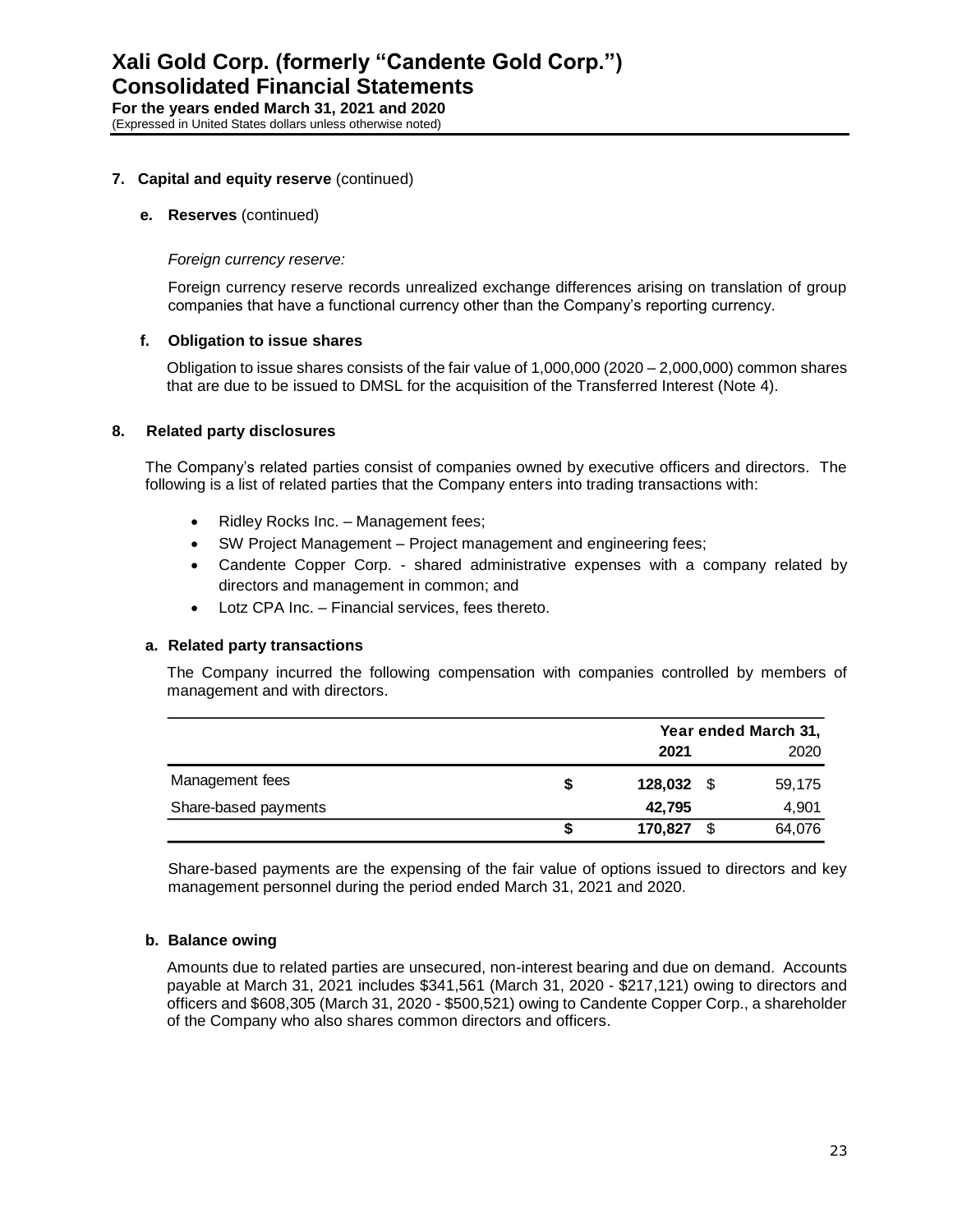(Expressed in United States dollars unless otherwise noted)

# **8. Related party disclosures** (continued)

## **c. Management and consulting agreements**

On March 1, 2018, the Company entered into a management agreement with a company controlled by the CEO of the Company to provide management services for an indefinite term. Under the agreement, in the event of termination without cause, the Company will pay a one-time termination payment of \$200,000. In the event of a change of control, the individual will have the right at any time within 60 days to provide notice of termination and will receive a \$500,000 one-time payment. The individual will also be entitled to the \$500,000 if they terminate the agreement or there is a termination without cause and a change of control occurs within one year of the effective date of such termination.

On September 28, 2018, the Company entered into a consulting agreement with a company controlled by the CFO of the Company to provide consulting services for an indefinite term. Under the agreement, in the event of termination without cause or the consultant terminating the agreement within 30 days after a change of control, the Company will pay a one-time termination payment of \$28,500.

# **9. Segmented information**

The Company operates in one segment being the exploration of mineral properties. The Company operates in three geographical areas, being Peru, Mexico and Canada. Following is an analysis of the Company's non-current assets by geographical area:

|                                  |               |      |               |      | March 31, 2021 |
|----------------------------------|---------------|------|---------------|------|----------------|
|                                  | Peru          |      | <b>Mexico</b> |      | <b>Total</b>   |
| Unproven mineral right interests | \$<br>13,582  | - \$ | 32,401        | \$   | 45,983         |
| <b>Equipment</b>                 | 199,453       |      |               |      | 199,453        |
|                                  | \$<br>213,035 | \$   | 32,401        | \$   | 245,436        |
|                                  |               |      |               |      | March 31, 2020 |
|                                  | Peru          |      | Mexico        |      | Total          |
| Unproven mineral right interests | \$<br>291,103 | - \$ | 1             | \$   | 291,104        |
| Equipment                        | 719           | \$   | 385           | - \$ | 1,104          |
|                                  | \$<br>291,822 | \$   | 386           | \$   | 292,208        |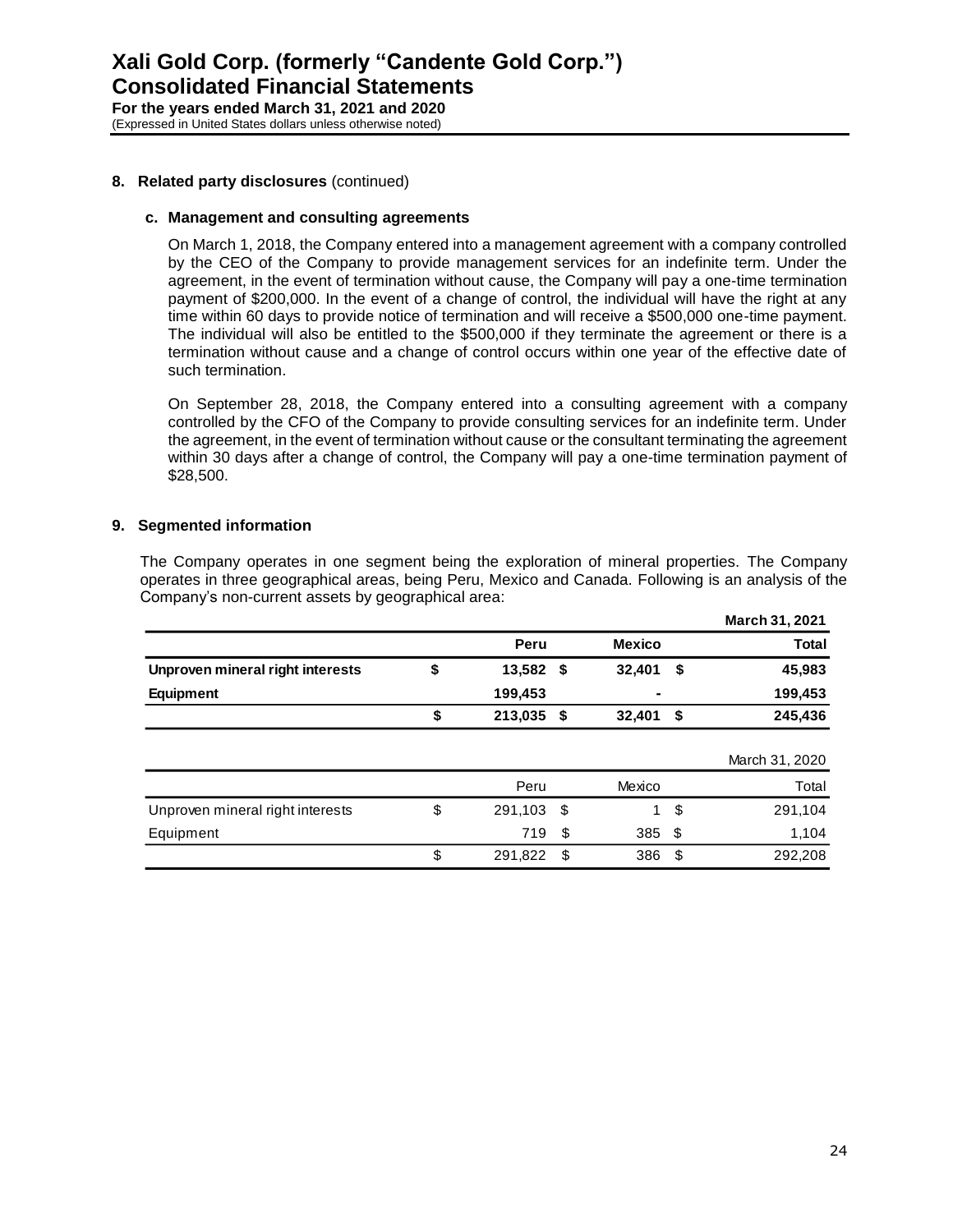# **Xali Gold Corp. (formerly "Candente Gold Corp.") Consolidated Financial Statements**

**For the years ended March 31, 2021 and 2020** (Expressed in United States dollars unless otherwise noted)

# **10. Expenses**

|                                               | Year ended March 31, |    |                      |
|-----------------------------------------------|----------------------|----|----------------------|
|                                               | 2021                 |    | 2020                 |
| <b>GENERAL AND ADMINISTRATIVE</b>             |                      |    |                      |
| Audit and tax advisory fees                   | \$<br>43,200         | \$ | 37,332               |
| Bank charges and interest                     | 125                  |    | 1,546                |
| Depreciation                                  | 326                  |    | 1,558                |
| Legal                                         | 46,092               |    | 12,863               |
| Management fees, office salaries and benefits |                      |    |                      |
| (Note 8)                                      | 131,694              |    | 59,306               |
| Office, rent and miscellaneous                | 28,656               |    | 26,202               |
| Regulatory and filing fees                    | 27,522               |    | 14,626               |
| Share-based payments (Notes 7,8)              | 59,799               |    | 5,075                |
| Shareholder communications                    | 5,180                |    | 3,671                |
| Interest and other income                     | 549                  |    |                      |
| Total general and administrative expenses     | \$<br>343,143        | \$ | 162,180              |
|                                               |                      |    | Year ended March 31, |
|                                               | 2021                 |    | 2020                 |
| <b>EXPLORATION</b>                            |                      |    |                      |
| Field support including project               |                      |    |                      |
| administration                                | \$<br>60.493         | \$ | 3,631                |
| Mining fees                                   | 321,241              |    | 363,012              |
| Option payments received                      | (105,000)            |    | (89, 675)            |
| <b>Total exploration expenses</b>             | \$<br>276,734        | \$ | 276,968              |

# **11. Financial risk and capital management**

The Company is exposed to certain financial risks in the normal course of its operations:

# **a. Liquidity risk**

Liquidity risk is the risk that the Company will not be able to meet its obligations associated with its financial liabilities. The liquidity position of the Company is managed to ensure sufficient liquid funds are available to meet financial commitments in a timely and cost-efficient manner.

The Company's management continually reviews the liquidity position including cash flow forecasts to determine the forecast liquidity position and maintain appropriate liquidity levels. The Company plans to make payments of trade payables and commitments from its current working capital and future sources of equity financing. Liquidity risk is considered to be high.

# **b. Currency risk**

Currency risk is the risk that arises on financial instruments that are denominated in a currency, i.e. in a currency other than the functional currency in which they are measured.

The Company operates internationally and is exposed to risks from foreign currency rates. The functional currency of the Company's subsidiaries is the United States and Canadian dollars and some of the subsidiaries' transactions are denominated in Mexican Pesos and Nuevo Soles. The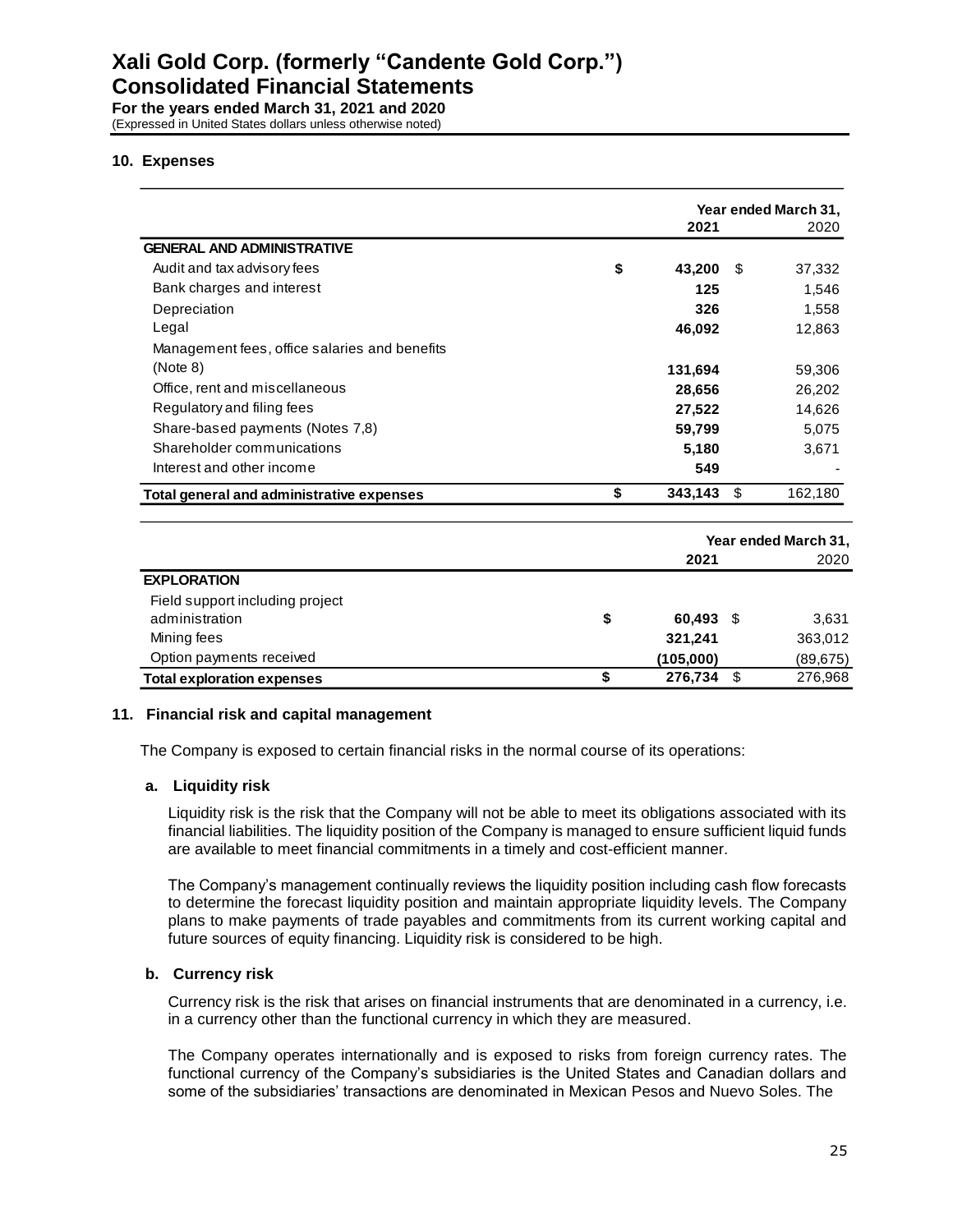## **11. Financial risk and capital management** (continued)

## **b. Currency risk** (continued)

Company does not enter into any foreign exchange contracts to mitigate this risk. The Company and its subsidiaries do not have significant transactions or hold significant cash denominated currencies other than their functional currencies. The balance owing for mining fees at March 31, 2021 is \$1,255,427. Therefore, a 10% change in the value of the Mexican Peso versus the US dollar would change the Company's net loss by approximately \$125,543.

## **c. Credit risk**

.

Credit risk is the risk that the counterparty to a financial instrument will cause a financial loss for the Company by failing to discharge its obligations. Credit risk arises from cash and receivables. Cash are deposited in highly rated corporations and the credit risk associated with these deposits is low.

## **d. Fair value hierarchy**

The consolidated statements of financial position carrying amounts for receivables and accounts payable, approximate fair value due to their short-term nature.

The following provides a description of financial instruments that are measured subsequent to initial recognition at fair value, grouped into Levels 1 to 3 based on the degree to which the fair value is observable:

- Level 1 fair value measurements are those derived from quoted prices (unadjusted) in active markets for identical assets or liabilities;
- Level 2 fair value measurements are those derived from inputs other than quoted prices included within Level 1 that are observable for the asset or liability, either directly (i.e. as prices) or indirectly (i.e. derived from prices); and
- Level 3 fair value measurements are those derived from valuation techniques that include inputs for the asset or liability that are not based on observable market data (unobservable inputs).

Cash is measured as Level 1. There were no transfers between levels during the period.

# **e. Capital management**

The Company's capital structure is comprised of the components of shareholders' deficiency. The Company's objectives when managing its capital structure is to, maintain financial flexibility to preserve the Company's access to capital markets and its ability to meet its financial obligations.

The Company's corporate office is responsible for capital management. This involves the use of corporate forecasting models, which facilitate analysis of the Company's financial position including cash flow forecasts to determine the future capital management requirements.

In preparing its budgets and corporate forecasting models, the Company considers operating commitments imposed by its subsidiaries and the stability of the global capital markets.

Capital management is undertaken to ensure a secure, cost-effective supply of funds to ensure the Company's operating and capital expenditure requirements are met.

There were no changes in the Company's approach to capital management during the period and the Company is not subject to any restrictions on its capital.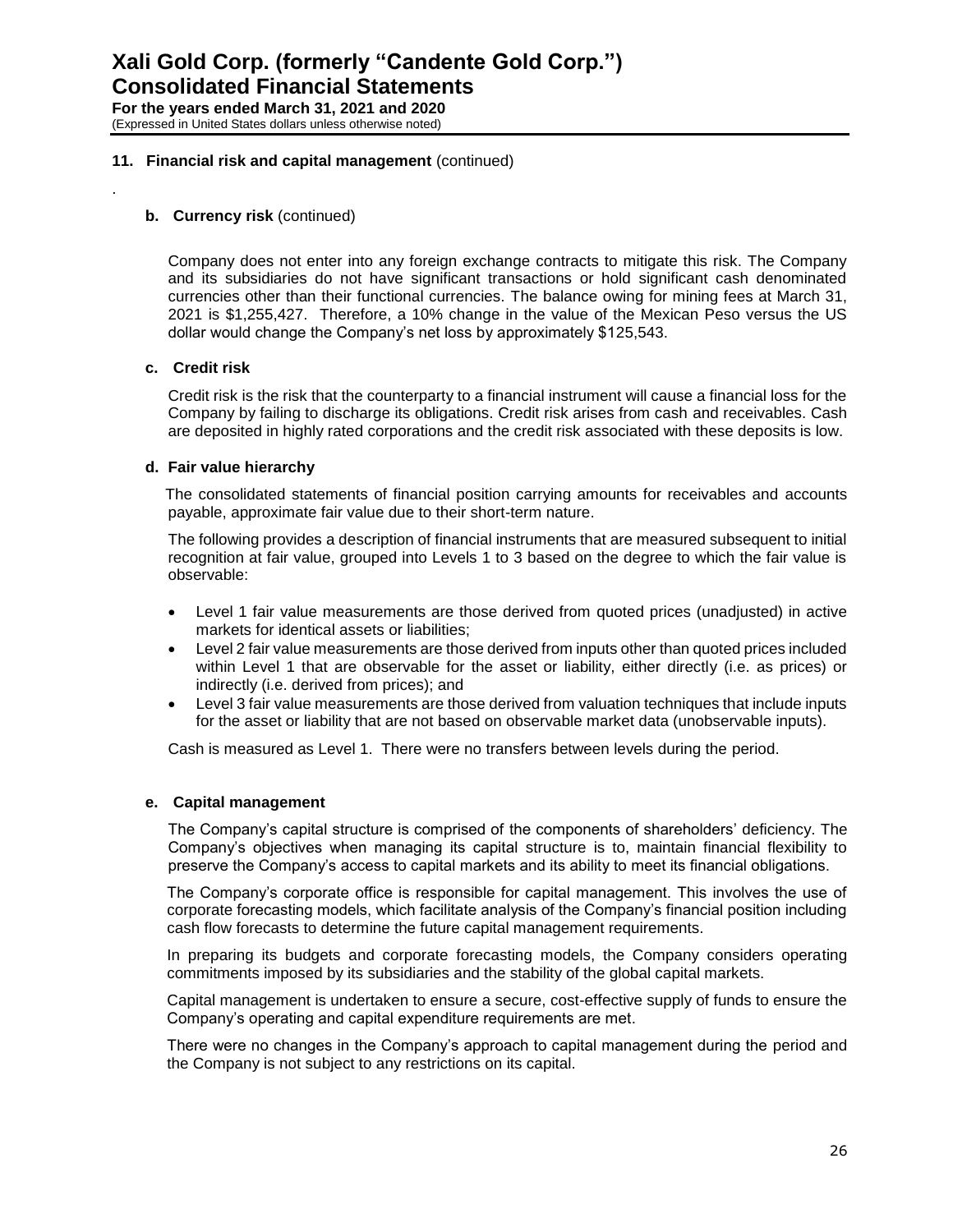(Expressed in United States dollars unless otherwise noted)

## **12. Income taxes**

A reconciliation of income taxes at statutory rates with the reported taxes is as follows:

|                                                                              | 2021                   | 2020       |
|------------------------------------------------------------------------------|------------------------|------------|
| Loss for the year                                                            | \$<br>$(1,091,990)$ \$ | (293, 700) |
| Expected income tax (recovery)                                               | \$<br>$(295,000)$ \$   | (79,000)   |
| Change in statutory, foreign tax, foreign exchange rates<br>and other        | (247,000)              | 374,000    |
| Permanent differences                                                        | 95,000                 | (22,000)   |
| Share issue cost<br>Adjustment to prior years provision versus statutory tax | (1,000)                |            |
| returns and expiry of non-capital losses                                     | 947,000                | 41,000     |
| Change in unrecognized deductible temporary                                  | (499,000)              | (314,000)  |
| Total income tax expense (recovery)                                          | \$                     |            |

The significant components of the Company's deferred tax assets that have not been included on the consolidated statement of financial position are as follows:

|                                                |    | 2021        |   | 2020          |
|------------------------------------------------|----|-------------|---|---------------|
| Deferred tax assets (liabilities)              |    |             |   |               |
| Exploration and evaluation assets              | \$ | 2,105,000   | S | 2,013,000     |
| Property and equipment                         |    | 15,000      |   | 14,000        |
| Share issue costs                              |    | 1,000       |   | 1,000         |
| Non-capital losses available for future period |    | 2,547,000   |   | 3,139,000     |
|                                                |    | 4,668,000   |   | 5,167,000     |
| Unrecognized deferred tax assets               |    | (4,668,000) |   | (5, 167, 000) |
| Net deferred tax assets                        | S  |             | S |               |

The significant components of the Company's temporary differences, unused tax credits and unused tax losses that have not been included on the consolidated statement of financial position are as follows:

|                              |           | <b>Expiry Date</b>       |   |            | <b>Expiry Date</b> |
|------------------------------|-----------|--------------------------|---|------------|--------------------|
|                              | 2021      | Range                    |   | 2020       | Range              |
| <b>Temporary Differences</b> |           |                          |   |            |                    |
| Exploration and evaluation   |           |                          |   |            |                    |
| assets                       | \$        | 7,164,000 No expiry date | S | 6,852,000  | No expiry date     |
| Property and equipment       |           | 54,000 No expiry date    |   | 51.000     | No expiry date     |
| Share issue costs            | 3.000     | 2042 to 2045             |   | 5.000      | 2041               |
| Non-capital losses available |           |                          |   |            |                    |
| for future periods           | 8,913,000 |                          |   | 10,882,000 |                    |
| Canada                       | 4.156.000 | 2030 to 2041             |   | 4,080,000  | 2030 to 2040       |
| Peru                         |           | 594,000 No expiry date   |   | 594,000    | No expiry date     |
| Mexico                       | 4,163,000 | 2022 to 2031             |   | 6,208,000  | 2021 to 2030       |

Tax attributes are subject to review, and potential adjustment, by tax authorities.